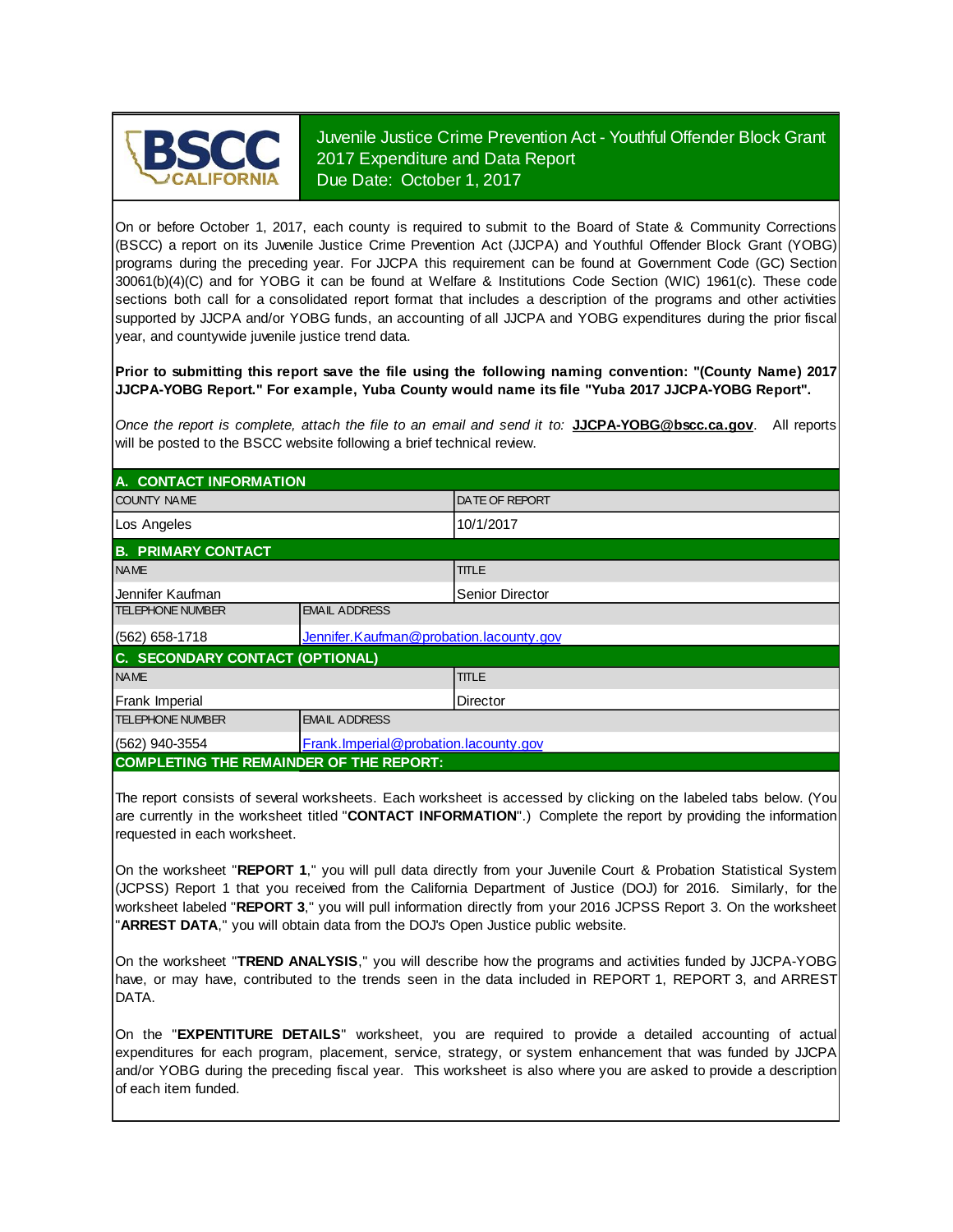#### **COUNTYWIDE JUVENILE JUSTICE DATA for:** *Los Angeles*

*In the blank boxes below, enter the data from your Report 1 received from DOJ as titled below:*

**Referrals of Juveniles to Probation Departments for Delinquent Acts, January 1 - December 31, 2016 Age by Referral Type, Gender, Race/Ethnic Group, Referral Source, Detention, Prosecutor Action, and Probation Department Disposition**

**Report 1**

#### **Probation Department Disposition**

| <b>Informal Probation</b> |       |
|---------------------------|-------|
| <b>Diversions</b>         |       |
| <b>Petitions Filed</b>    | 6.917 |

#### **Gender (OPTIONAL)**

| Male         | 8.508  |
|--------------|--------|
| Female       | 1.822  |
| <b>TOTAL</b> | 10,330 |

#### **Race/Ethnic Group (OPTIONAL)**

| <b>Hispanic</b>         | 6,254  |
|-------------------------|--------|
| White                   | 672    |
| <b>Black</b>            | 3,206  |
| Asian                   | 37     |
| <b>Pacific Islander</b> |        |
| Indian                  |        |
| <b>Unknown</b>          | 159    |
| <b>TOTAL</b>            | 10,330 |

**Please use this space to explain any exceptions and/or anomalies in the data reported above:**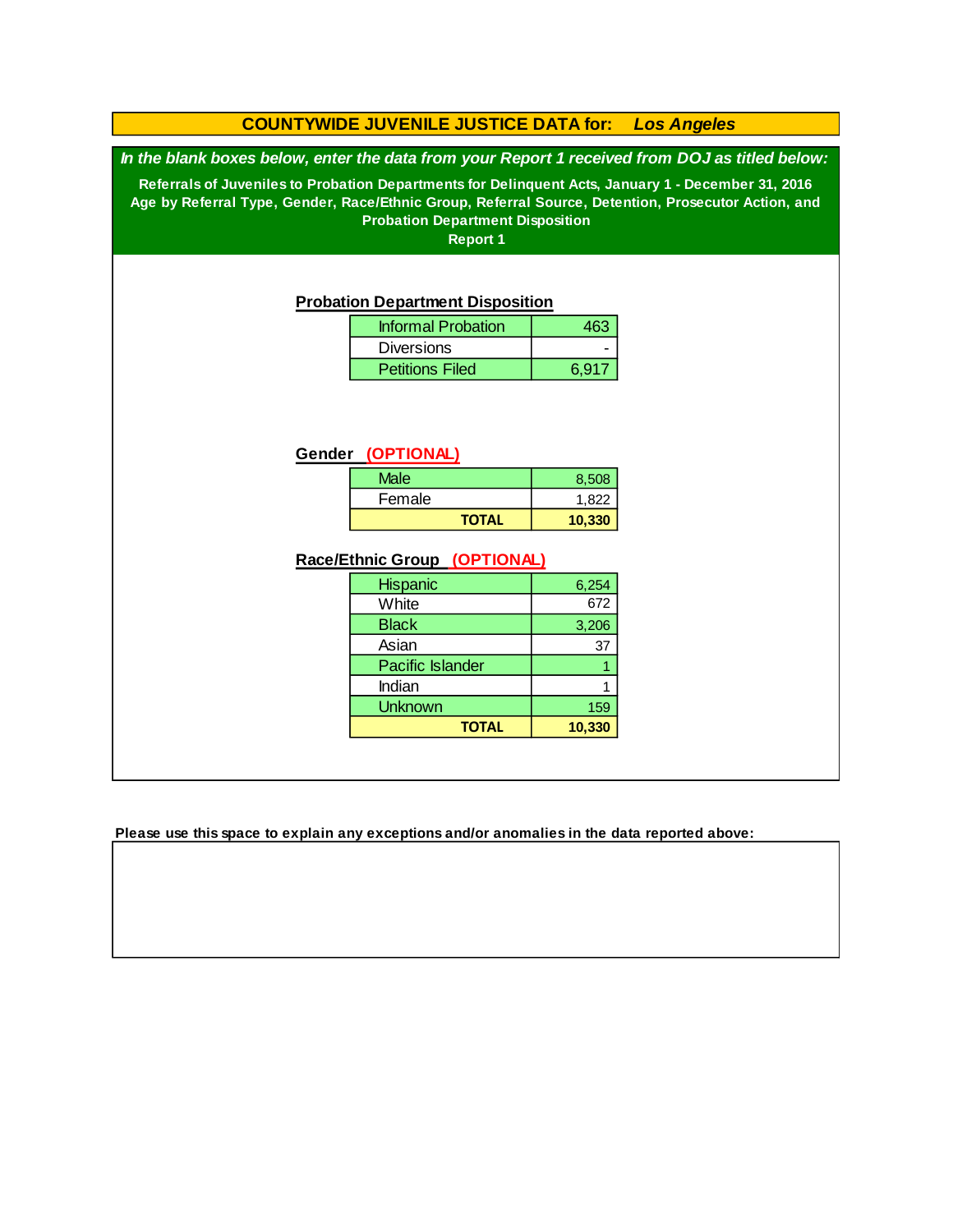| <b>COUNTYWIDE JUVENILE JUSTICE DATA for:</b><br><b>Los Angeles</b>                                       |                                                                                                                |              |              |  |  |
|----------------------------------------------------------------------------------------------------------|----------------------------------------------------------------------------------------------------------------|--------------|--------------|--|--|
| In the blank boxes below, enter the data from your Report 3 received from DOJ as titled below:           |                                                                                                                |              |              |  |  |
| Juvenile Court Dispositions Resulting From Petitions for Delinquesnt Acts, January 1 - December 31, 2016 |                                                                                                                |              |              |  |  |
|                                                                                                          | Age by Petition Type, Sex, Race/Ethnic Group, Defense Representation, Court Disposition and Wardship Placement |              |              |  |  |
|                                                                                                          | <b>Report 3</b>                                                                                                |              |              |  |  |
|                                                                                                          |                                                                                                                |              |              |  |  |
| <b>Petition Type</b>                                                                                     |                                                                                                                |              |              |  |  |
|                                                                                                          | <b>New</b>                                                                                                     |              | 2,316        |  |  |
|                                                                                                          | Subsequent                                                                                                     |              | 4,601        |  |  |
|                                                                                                          |                                                                                                                | <b>TOTAL</b> | 6,917        |  |  |
| <b>Court Disposition</b>                                                                                 |                                                                                                                |              |              |  |  |
|                                                                                                          | <b>Informal Probation</b>                                                                                      |              | 12           |  |  |
|                                                                                                          | Non-Ward Probation                                                                                             |              | 460          |  |  |
|                                                                                                          | <b>Wardship Probation</b>                                                                                      |              | 6,253        |  |  |
|                                                                                                          | Diversion                                                                                                      |              |              |  |  |
|                                                                                                          | Deferred Entry of Judgement                                                                                    |              |              |  |  |
|                                                                                                          | <b>Wardship Placements</b>                                                                                     |              |              |  |  |
|                                                                                                          | <b>Own/Relative's Home</b>                                                                                     |              | 3,214        |  |  |
|                                                                                                          | Non-Secure County Facility                                                                                     |              |              |  |  |
|                                                                                                          | <b>Secure County Facility</b>                                                                                  |              | 1,404        |  |  |
|                                                                                                          | Other Public Facility                                                                                          |              |              |  |  |
|                                                                                                          | <b>Other Private Facillity</b>                                                                                 |              | 1,576        |  |  |
|                                                                                                          | Other                                                                                                          |              |              |  |  |
|                                                                                                          | California Youth Authority*                                                                                    |              | 59           |  |  |
|                                                                                                          |                                                                                                                | <b>TOTAL</b> | 6,253        |  |  |
|                                                                                                          | <b>Subsequent Actions</b>                                                                                      |              |              |  |  |
|                                                                                                          | <b>Technical Violations</b>                                                                                    |              |              |  |  |
|                                                                                                          |                                                                                                                |              |              |  |  |
|                                                                                                          |                                                                                                                |              |              |  |  |
| Sex (OPTIONAL)                                                                                           |                                                                                                                |              |              |  |  |
|                                                                                                          | <b>Male</b>                                                                                                    |              | 5,830        |  |  |
|                                                                                                          | Female                                                                                                         |              | 1,087        |  |  |
|                                                                                                          |                                                                                                                | <b>TOTAL</b> | 6,917        |  |  |
|                                                                                                          | Race/Ethnic Group (OPTIONAL)                                                                                   |              |              |  |  |
|                                                                                                          | Hispanic                                                                                                       |              | 4,133        |  |  |
|                                                                                                          | White                                                                                                          |              | 374          |  |  |
|                                                                                                          | <b>Black</b>                                                                                                   |              | 2,307        |  |  |
|                                                                                                          | Asian                                                                                                          |              | 18           |  |  |
|                                                                                                          | Pacific Islander                                                                                               |              | $\mathbf{1}$ |  |  |
|                                                                                                          | Indian                                                                                                         |              | 1            |  |  |
|                                                                                                          | Unknown                                                                                                        |              | 83           |  |  |
|                                                                                                          |                                                                                                                | <b>TOTAL</b> | 6,917        |  |  |
|                                                                                                          |                                                                                                                |              |              |  |  |

**Please use this space to explain any exceptions and/or anomalies in the data reported above:** 

\* The JCPSS reports show "California Youth Authority," however it is now called the "Division of Juvenile Justice."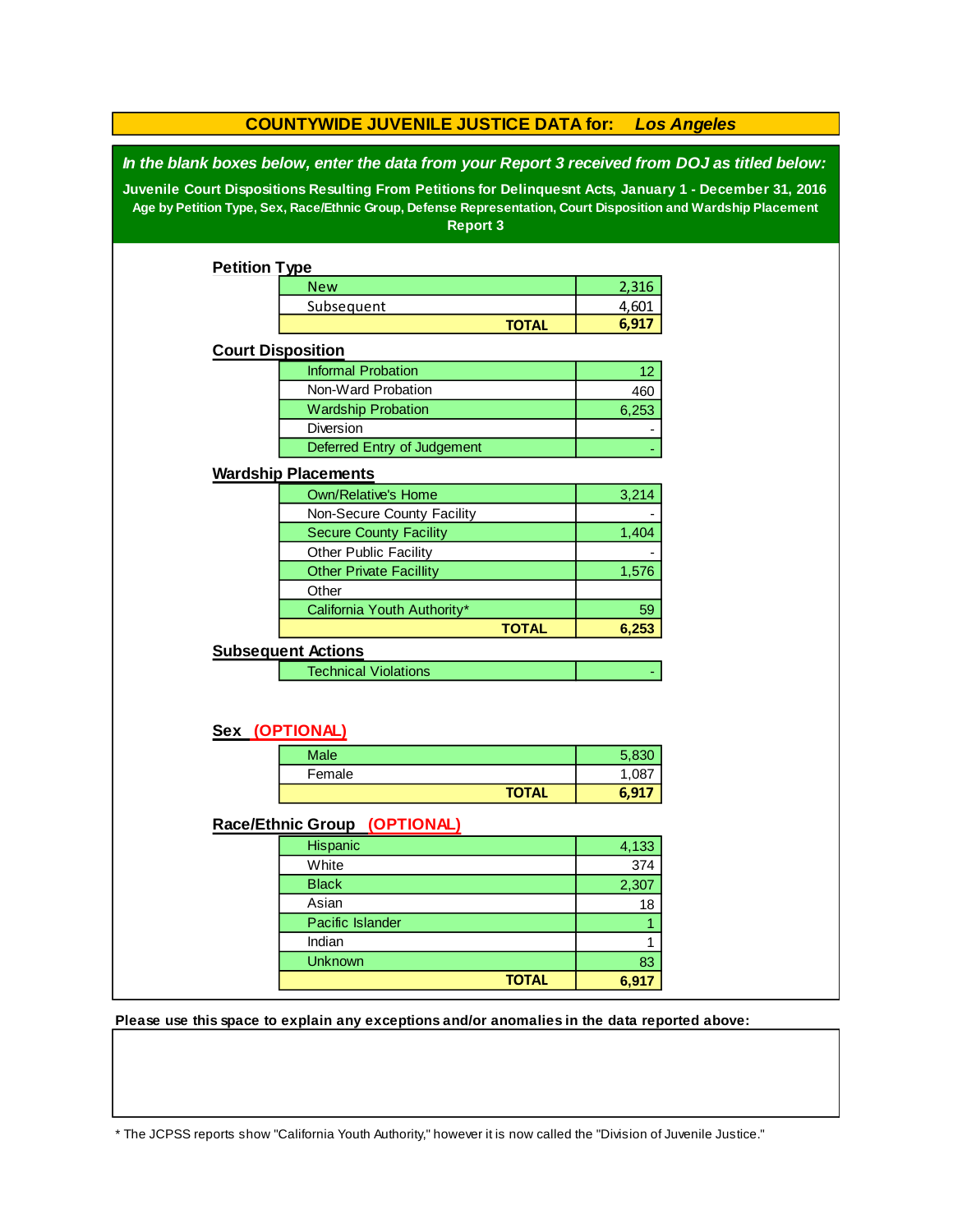|                                                                           | <b>COUNTYWIDE JUVENILE JUSTICE DATA for:</b>            | <b>Los Angeles</b> |       |  |
|---------------------------------------------------------------------------|---------------------------------------------------------|--------------------|-------|--|
| In the blank boxes below, enter your juvenile arrest data from last year. |                                                         |                    |       |  |
|                                                                           | Arrest data by county can be found at:                  |                    |       |  |
|                                                                           | https://openjustice.doj.ca.gov/crime-statistics/arrests |                    |       |  |
|                                                                           |                                                         |                    |       |  |
|                                                                           |                                                         |                    |       |  |
| <b>Arrests</b>                                                            |                                                         |                    |       |  |
|                                                                           | <b>Felony Arrests</b>                                   | 4,827              |       |  |
|                                                                           | <b>Misdemeanor Arrests</b>                              | 5,709              |       |  |
|                                                                           | <b>Status Arrests</b>                                   |                    | 863   |  |
|                                                                           | <b>TOTAL</b>                                            | 11,399             |       |  |
|                                                                           | Gender (OPTIONAL)                                       |                    |       |  |
|                                                                           | <b>Male</b>                                             |                    | 8,532 |  |
|                                                                           | Female                                                  |                    | 2,867 |  |
|                                                                           | <b>TOTAL</b>                                            | 11,399             |       |  |
|                                                                           |                                                         |                    |       |  |
|                                                                           |                                                         |                    |       |  |
|                                                                           | Race/Ethnic Group (OPTIONAL)                            |                    |       |  |
|                                                                           | <b>Black</b>                                            |                    | 2,774 |  |
|                                                                           | White                                                   |                    | 1,177 |  |
|                                                                           | Hispanic                                                |                    | 7,007 |  |
|                                                                           | Other                                                   |                    | 441   |  |
|                                                                           | <b>TOTAL</b>                                            | 11,399             |       |  |
|                                                                           |                                                         |                    |       |  |
|                                                                           |                                                         |                    |       |  |

**Please use this space to explain any exceptions and/or anomalies in the data reported above:**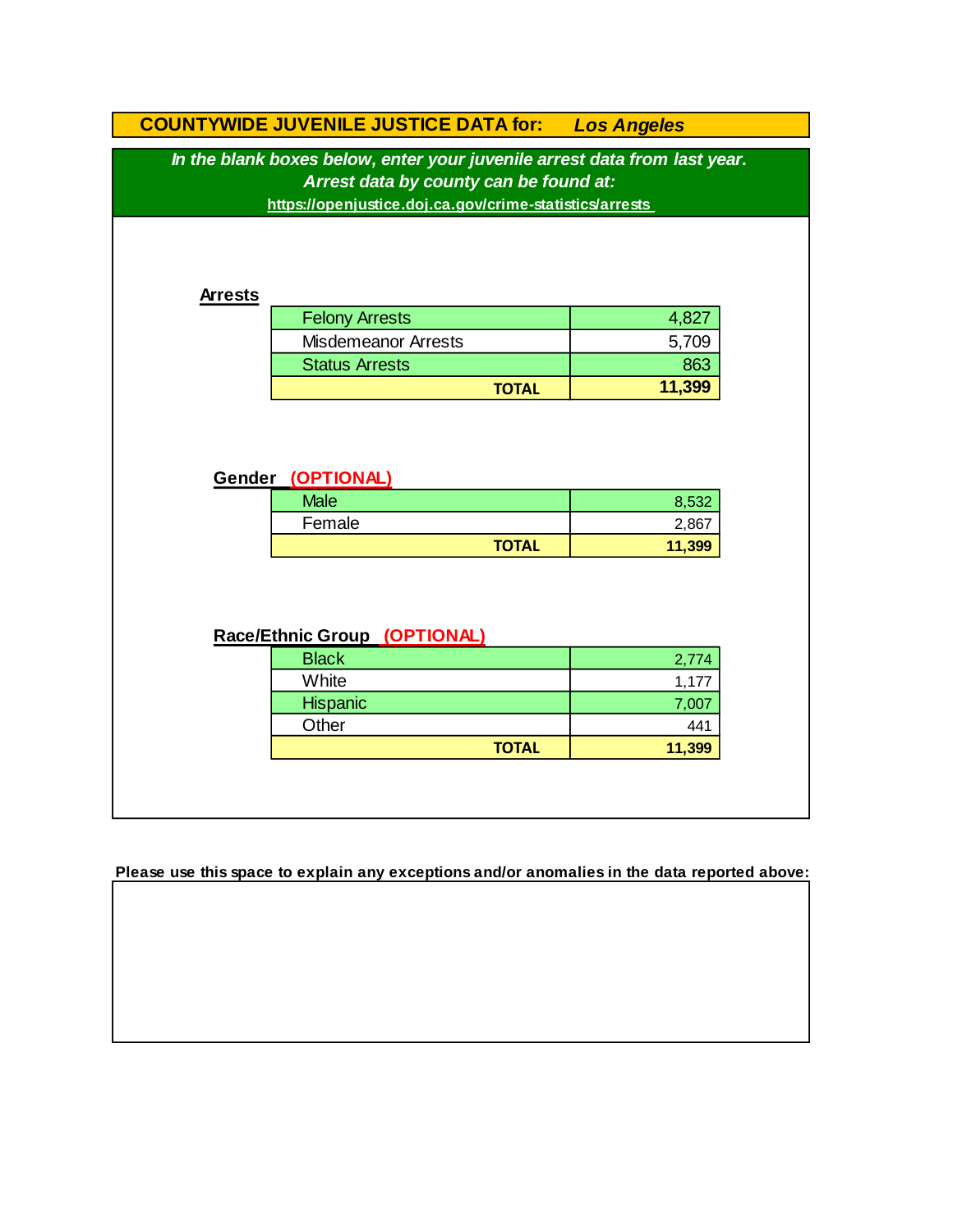### **ANALYSIS OF COUNTYWIDE TREND DATA for:** *Los Angeles*

#### **Government Code Section 30061(b)(4)(C)(iv) & WIC Section 1961(c)(3)**

Provide <sup>a</sup> summary description or analysis, based on available information, of how the programs, placements, services, strategies or system enhancements funded by JJCPA-YOBG have, or may have, contributed to, or influenced, the juvenile justice data trends identified in this report.

Compared to 2011, juvenile crime in 2016 was more than 50 percent lower in Los Angeles County, whether one looks at arrests, dispositions, petitions, or out-of-home placements. The reduction was across-the-board, affecting all types of crime, both genders, and all ethnic groups. What has remained consistent from 2011 to 2016 is the percentage of males (about 82 percent), the percentage by ethnicity (roughly 60 percent Hispanic and 30 percent African-American), and the most common types of felony (robbery and burglary) and of misdemeanor (assault and battery). In 2016, felonies accounted for a slightly larger percentage of total offenses than in 2011 (63 percent versus 52 percent). The same was true of petitions (57 percent felonies in 2011, 64 percent in 2016). In almost all dispositions, youth were represented by either a court-appointed attorney or the Public Defender's office. The arrest rate per 100,000 persons under age 18 dropped from 3,335 in 2011 to 948 in 2016.

Within Juvenile Justice Crime Prevention Act (JJCPA) programs, the percentage of at-risk youth receiving services increased from 19 percent of JJCPA youth in 2011 to 40 percent in 2016, with a corresponding drop in the percentage of JJCPA youth who were on probation. Within the school-based programs, improvements in educational performance (increased attendance rates, reduction of suspensions and expulsions) may have contributed to the fall in juvenile crime.

We believe that the Comprehensive Multi-Agency Juvenile Justice Plan (CMJJP) and Youthful Offender Block Grant (YOBG) funded programs have significantly impacted the reduced number of youth that have entered the juvenile justice system over the past six years. JJCPA's initiatives to provide prevention services through community-based providers and school-based supervision have provided youth and families with resources targeted to decrease their needs and thereby reduce the risk of recidivism. It seems likely that the YOBG funding, in combination with JJCPA funds for aftercare, have significantly reduced the number of youth entering out-of-home care related to petitions for violations and new arrests.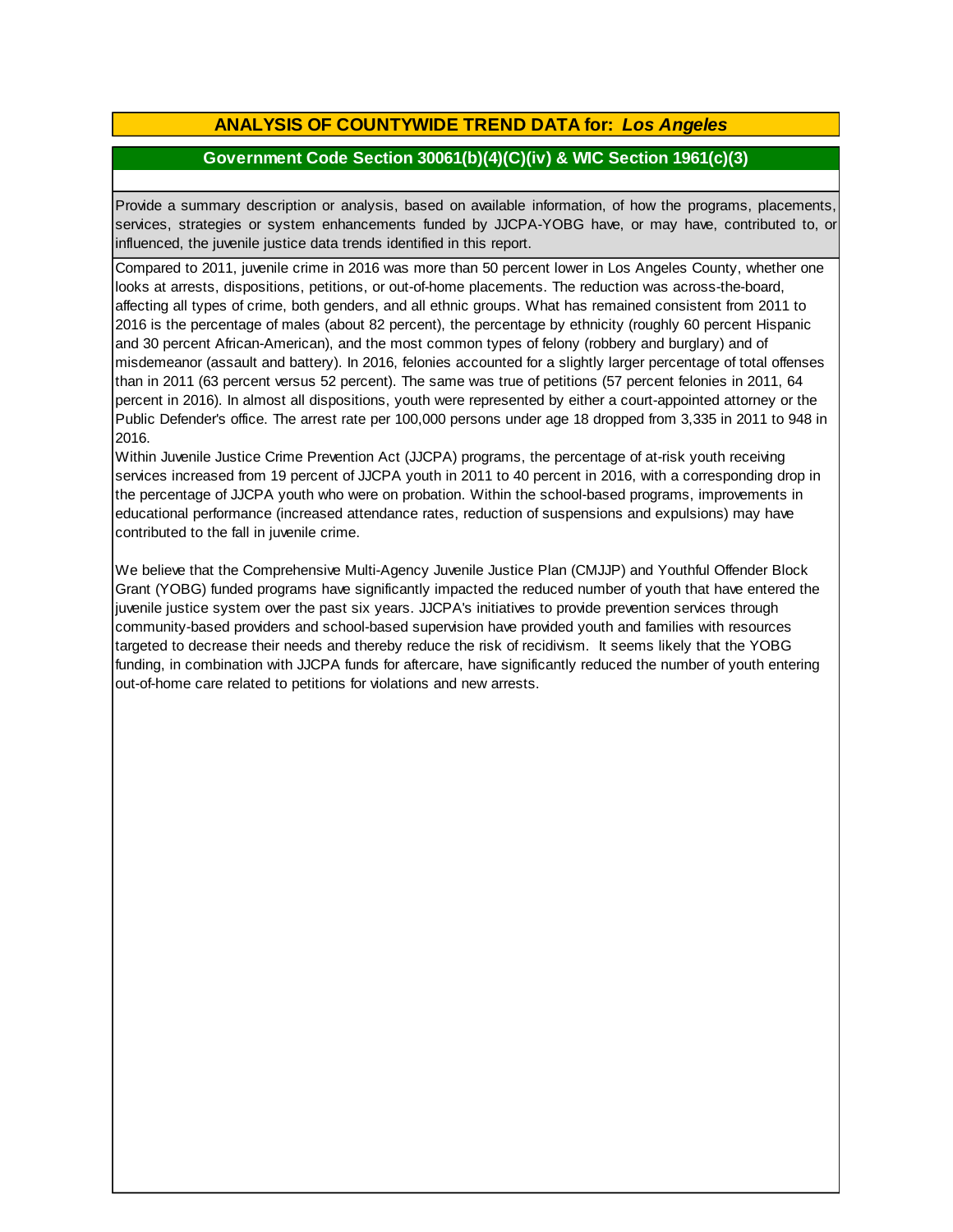Use the template(s) below to report the programs, placements, services, strategies, and/or system enhancements you funded in the preceding fiscal year. Use <sup>a</sup> separate template for each program, placement, service, strategy, or system enhancement that was supported with JJCPA and/or YOBG funds. If you need more templates than provided, copy and paste additional templates below the last Accounting of Expenditures template.

Start by indicating the name of the first program, placement, service, strategy, or system enhancement that was funded with JJCPA and/or YOBG funds last year. Next indicate the expenditure category using the drop down list provided in the Expenditure Category portion on each of the templates.

|                    | Code | <b>Expenditure Category</b>             | Code           | <b>Expenditure Category</b>                   |
|--------------------|------|-----------------------------------------|----------------|-----------------------------------------------|
| <b>Placements</b>  | 1    | Juvenile Hall                           | 5              | <b>Private Residential Care</b>               |
|                    | 2    | Ranch                                   | 6              | Home on Probation                             |
|                    | 3    | Camp                                    | $\overline{7}$ | <b>Other Placement</b>                        |
|                    | 4    | Other Secure/Semi-Secure Rehab Facility |                |                                               |
|                    | Code | <b>Expenditure Category</b>             | Code           | <b>Expenditure Category</b>                   |
| <b>Direct</b>      | 8    | Alcohol and Drug Treatment              | 26             | Life/Independent Living Skills                |
| <b>Services</b>    | 9    | <b>After School Services</b>            |                | Training/Education                            |
|                    | 10   | Aggression Replacement Therapy          | 27             | Individual Mental Health Counseling           |
|                    | 11   | Anger Management Counseling/Treatment   | 28             | Mental Health Screening                       |
|                    | 12   | Development of Case Plan                | 29             | Mentoring                                     |
|                    | 13   | <b>Community Service</b>                | 30             | Monetary Incentives                           |
|                    | 14   | Day or Evening Treatment Program        | 31             | Parenting Education                           |
|                    | 15   | Detention Assessment(s)                 | 32             | Pro-Social Skills Training                    |
|                    | 16   | <b>Electronic Monitoring</b>            | 33             | <b>Recreational Activities</b>                |
|                    | 17   | Family Counseling                       | 34             | Re-Entry or Aftercare Services                |
|                    | 18   | <b>Functional Family Therapy</b>        | 35             | Restitution                                   |
|                    | 19   | Gang Intervention                       | 36             | <b>Restorative Justice</b>                    |
|                    | 20   | Gender Specific Programming for Girls   | 37             | Risk and/or Needs Assessment                  |
|                    | 21   | Gender Specific Programming for Boys    | 38             | <b>Special Education Services</b>             |
|                    | 22   | <b>Group Counseling</b>                 | 39             | Substance Abuse Screening                     |
|                    | 23   | Intensive Probation Supervision         | 40             | <b>Transitional Living Services/Placement</b> |
|                    | 24   | Job Placement                           | 41             | Tutoring                                      |
|                    | 25   | Job Readiness Training                  | 42             | <b>Vocational Training</b>                    |
|                    |      |                                         | 43             | <b>Other Direct Service</b>                   |
|                    | Code | <b>Expenditure Category</b>             | Code           | <b>Expenditure Category</b>                   |
| Capacity           | 44   | Staff Training/Professional Development | 48             | <b>Contract Services</b>                      |
| Building/          | 45   | <b>Staff Salaries/Benefits</b>          | 49             | <b>Other Procurements</b>                     |
| <b>Maintenance</b> | 46   | Capital Improvements                    | 50             | Other                                         |
| <b>Activities</b>  | 47   | Equipment                               |                |                                               |

#### **List of Expenditure Categories and Associated Numerical Codes**

For each program, placement, service, strategy, or system enhancement, record actual expenditure details for the preceding fiscal year. Expenditures will be categorized as coming from one or more of three funding sources - JJCPA funds, YOBG funds, and other funding sources (local, federal, other state, private, etc.). Be sure to report all JJCPA and YOBG expenditures for the preceding fiscal year irrespective of the fiscal year during which the funds were allocated. Definitions of the budget line items are provided on the next page.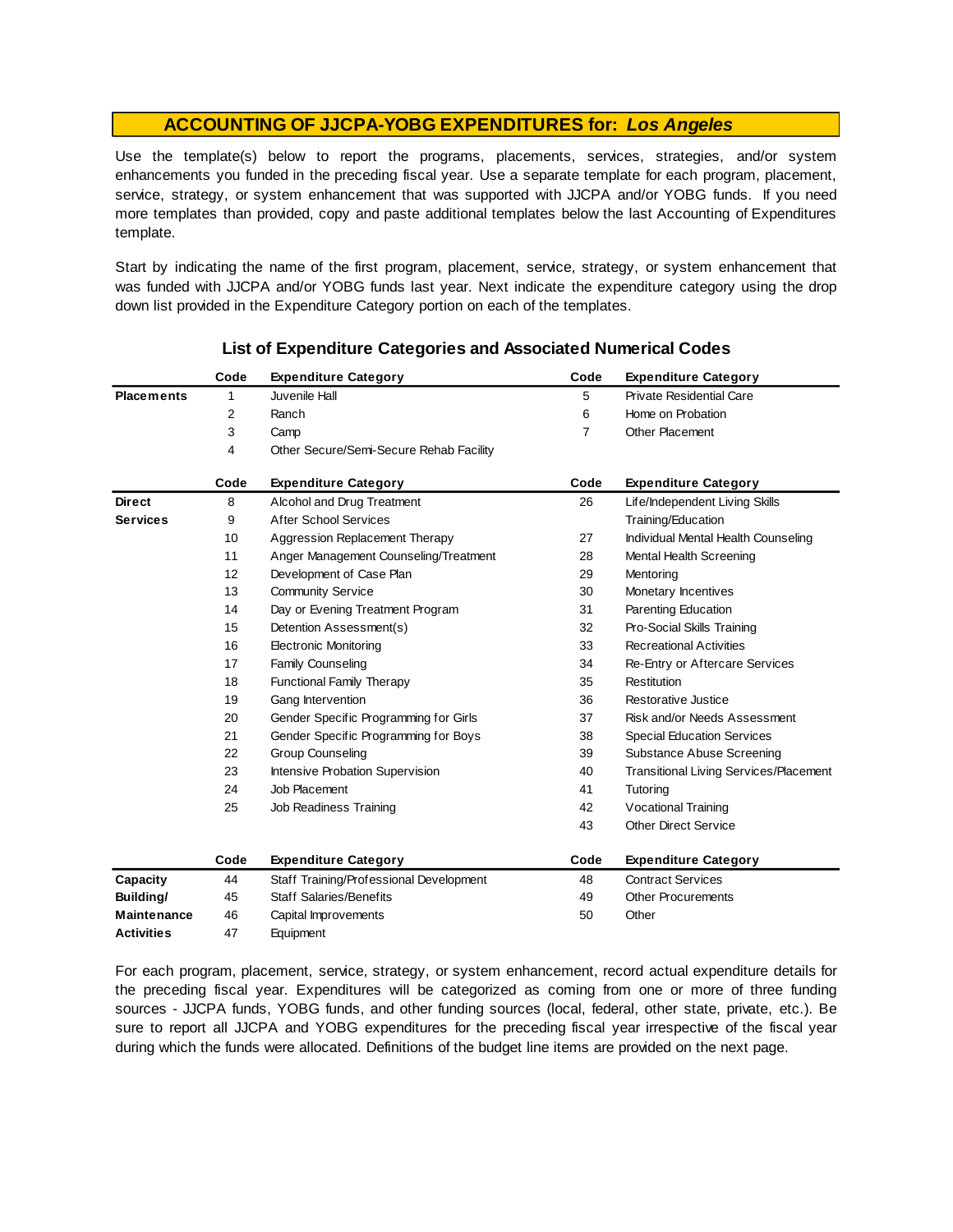**Salaries and Benefits** includes all expenditures related to paying the salaries and benefits of county probation (or other county department) employees who were directly involved in grant-related activities.

**Services and Supplies** includes expenditures for services and supplies necessary for the operation of the project (e.g., lease payments for vehicles and/or office space, office supplies) and/or services provided to participants and/or family members as part of the project's design (e.g., basic necessities such as food, clothing, transportation, and shelter/housing; and related costs).

**Professional Services** includes all services provided by individuals and agencies with whom the County contracts. The county is responsible for reimbursing every contracted individual/agency.

**Community-Based Organizations (CBO)** includes all expenditures for services received from CBO's. *NOTE* : *I f you use JJCPA and/or YOBG funds t o contract with <sup>a</sup> CBO, report that expenditure on this line item rather than on the Professional Services line item.*

**Fixed Assets/Equipment** includes items such as vehicles and equipment needed to implement and/or operate the program, placement, service, etc. (e.g., computer and other office equipment including furniture).

**Administrative Overhead** includes all costs associated with administration of the program, placement, service, strategy, and/or system enhancement being supported by JJCPA and/or YOBG funds.

Use the space below the budget detail to provide a narrative description for each program, placement, service, strategy, and/or system enhancement that was funded last year. *To do so, double click on the response box provided for this purpose.* 

Repeat this process as many times as needed to fully account for all programs, placements, services, strategies, and systems enhancements that were funded with JJCPA and/or YOBG during the last fiscal year. Keep in mind that this full report will be posted on the BSCC website in accordance with state law.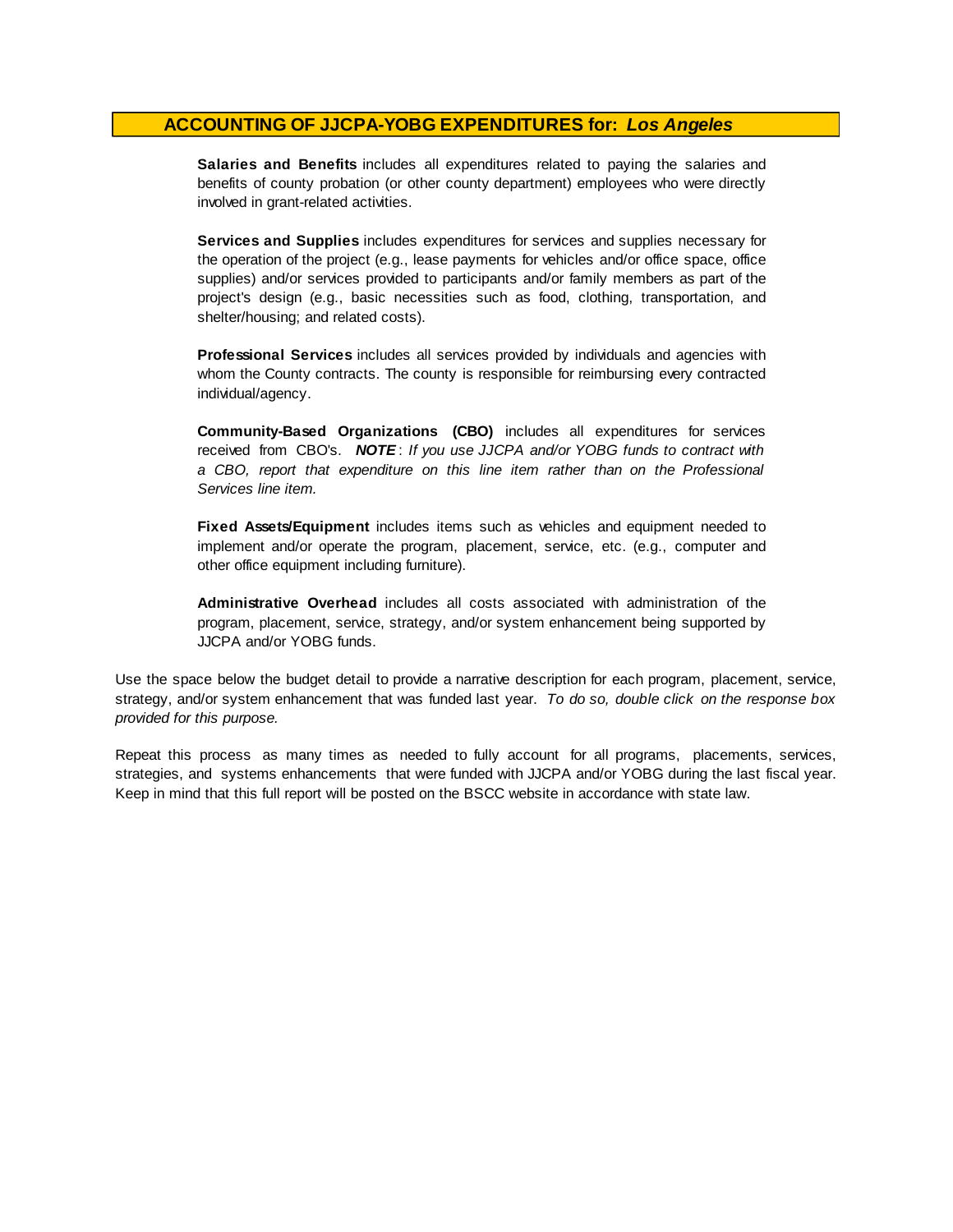| Name of program, placement, service,                                                                                                                                                                                                                                                                                                                                                                                                                                                                                                                                                                                                                                                                                                                                                                                                                                                                                                                                                                                                                                                                                                                                                                                                                                                                                                                                                                                                                                                                                                                                                                                                                                                                                                                                                                                                                                                                                                                                                                                                                                                                                                                                                                                                                                                                                                                                                                                    | 1. Program, Placement, Service, Strategy, or System Enhancement |    |            |                               |  |
|-------------------------------------------------------------------------------------------------------------------------------------------------------------------------------------------------------------------------------------------------------------------------------------------------------------------------------------------------------------------------------------------------------------------------------------------------------------------------------------------------------------------------------------------------------------------------------------------------------------------------------------------------------------------------------------------------------------------------------------------------------------------------------------------------------------------------------------------------------------------------------------------------------------------------------------------------------------------------------------------------------------------------------------------------------------------------------------------------------------------------------------------------------------------------------------------------------------------------------------------------------------------------------------------------------------------------------------------------------------------------------------------------------------------------------------------------------------------------------------------------------------------------------------------------------------------------------------------------------------------------------------------------------------------------------------------------------------------------------------------------------------------------------------------------------------------------------------------------------------------------------------------------------------------------------------------------------------------------------------------------------------------------------------------------------------------------------------------------------------------------------------------------------------------------------------------------------------------------------------------------------------------------------------------------------------------------------------------------------------------------------------------------------------------------|-----------------------------------------------------------------|----|------------|-------------------------------|--|
|                                                                                                                                                                                                                                                                                                                                                                                                                                                                                                                                                                                                                                                                                                                                                                                                                                                                                                                                                                                                                                                                                                                                                                                                                                                                                                                                                                                                                                                                                                                                                                                                                                                                                                                                                                                                                                                                                                                                                                                                                                                                                                                                                                                                                                                                                                                                                                                                                         | Camps                                                           |    |            |                               |  |
| strategy or system enhancement:                                                                                                                                                                                                                                                                                                                                                                                                                                                                                                                                                                                                                                                                                                                                                                                                                                                                                                                                                                                                                                                                                                                                                                                                                                                                                                                                                                                                                                                                                                                                                                                                                                                                                                                                                                                                                                                                                                                                                                                                                                                                                                                                                                                                                                                                                                                                                                                         |                                                                 |    |            |                               |  |
| <b>Expenditure Category:</b>                                                                                                                                                                                                                                                                                                                                                                                                                                                                                                                                                                                                                                                                                                                                                                                                                                                                                                                                                                                                                                                                                                                                                                                                                                                                                                                                                                                                                                                                                                                                                                                                                                                                                                                                                                                                                                                                                                                                                                                                                                                                                                                                                                                                                                                                                                                                                                                            | Camp                                                            |    |            |                               |  |
|                                                                                                                                                                                                                                                                                                                                                                                                                                                                                                                                                                                                                                                                                                                                                                                                                                                                                                                                                                                                                                                                                                                                                                                                                                                                                                                                                                                                                                                                                                                                                                                                                                                                                                                                                                                                                                                                                                                                                                                                                                                                                                                                                                                                                                                                                                                                                                                                                         | <b>JJCPA Funds</b>                                              |    | YOBG Funds | All Other Funds<br>(Optional) |  |
| Salaries & Benefits:                                                                                                                                                                                                                                                                                                                                                                                                                                                                                                                                                                                                                                                                                                                                                                                                                                                                                                                                                                                                                                                                                                                                                                                                                                                                                                                                                                                                                                                                                                                                                                                                                                                                                                                                                                                                                                                                                                                                                                                                                                                                                                                                                                                                                                                                                                                                                                                                    |                                                                 | \$ | 22,951,581 |                               |  |
| Services & Supplies:                                                                                                                                                                                                                                                                                                                                                                                                                                                                                                                                                                                                                                                                                                                                                                                                                                                                                                                                                                                                                                                                                                                                                                                                                                                                                                                                                                                                                                                                                                                                                                                                                                                                                                                                                                                                                                                                                                                                                                                                                                                                                                                                                                                                                                                                                                                                                                                                    |                                                                 | \$ | 4,631,996  |                               |  |
| <b>Professional Services:</b>                                                                                                                                                                                                                                                                                                                                                                                                                                                                                                                                                                                                                                                                                                                                                                                                                                                                                                                                                                                                                                                                                                                                                                                                                                                                                                                                                                                                                                                                                                                                                                                                                                                                                                                                                                                                                                                                                                                                                                                                                                                                                                                                                                                                                                                                                                                                                                                           |                                                                 | \$ | 1,066,639  |                               |  |
| <b>Community Based Organizations:</b>                                                                                                                                                                                                                                                                                                                                                                                                                                                                                                                                                                                                                                                                                                                                                                                                                                                                                                                                                                                                                                                                                                                                                                                                                                                                                                                                                                                                                                                                                                                                                                                                                                                                                                                                                                                                                                                                                                                                                                                                                                                                                                                                                                                                                                                                                                                                                                                   |                                                                 | \$ | 297,451    |                               |  |
| <b>Fixed Assets/Equipment:</b>                                                                                                                                                                                                                                                                                                                                                                                                                                                                                                                                                                                                                                                                                                                                                                                                                                                                                                                                                                                                                                                                                                                                                                                                                                                                                                                                                                                                                                                                                                                                                                                                                                                                                                                                                                                                                                                                                                                                                                                                                                                                                                                                                                                                                                                                                                                                                                                          |                                                                 |    |            |                               |  |
| Administrative Overhead:                                                                                                                                                                                                                                                                                                                                                                                                                                                                                                                                                                                                                                                                                                                                                                                                                                                                                                                                                                                                                                                                                                                                                                                                                                                                                                                                                                                                                                                                                                                                                                                                                                                                                                                                                                                                                                                                                                                                                                                                                                                                                                                                                                                                                                                                                                                                                                                                |                                                                 |    |            |                               |  |
| Other Expenditures (List Below):                                                                                                                                                                                                                                                                                                                                                                                                                                                                                                                                                                                                                                                                                                                                                                                                                                                                                                                                                                                                                                                                                                                                                                                                                                                                                                                                                                                                                                                                                                                                                                                                                                                                                                                                                                                                                                                                                                                                                                                                                                                                                                                                                                                                                                                                                                                                                                                        |                                                                 |    |            |                               |  |
|                                                                                                                                                                                                                                                                                                                                                                                                                                                                                                                                                                                                                                                                                                                                                                                                                                                                                                                                                                                                                                                                                                                                                                                                                                                                                                                                                                                                                                                                                                                                                                                                                                                                                                                                                                                                                                                                                                                                                                                                                                                                                                                                                                                                                                                                                                                                                                                                                         |                                                                 |    |            |                               |  |
|                                                                                                                                                                                                                                                                                                                                                                                                                                                                                                                                                                                                                                                                                                                                                                                                                                                                                                                                                                                                                                                                                                                                                                                                                                                                                                                                                                                                                                                                                                                                                                                                                                                                                                                                                                                                                                                                                                                                                                                                                                                                                                                                                                                                                                                                                                                                                                                                                         |                                                                 |    |            |                               |  |
|                                                                                                                                                                                                                                                                                                                                                                                                                                                                                                                                                                                                                                                                                                                                                                                                                                                                                                                                                                                                                                                                                                                                                                                                                                                                                                                                                                                                                                                                                                                                                                                                                                                                                                                                                                                                                                                                                                                                                                                                                                                                                                                                                                                                                                                                                                                                                                                                                         |                                                                 |    |            |                               |  |
| <b>TOTAL:</b>                                                                                                                                                                                                                                                                                                                                                                                                                                                                                                                                                                                                                                                                                                                                                                                                                                                                                                                                                                                                                                                                                                                                                                                                                                                                                                                                                                                                                                                                                                                                                                                                                                                                                                                                                                                                                                                                                                                                                                                                                                                                                                                                                                                                                                                                                                                                                                                                           | \$                                                              | \$ | 28,947,667 | \$                            |  |
| Provide a description of the program, placement, service, strategy or system enhancement that was funded<br>with JJCPA and/or YOBG funds in the preceding fiscal year. For example, you might want to include<br>information on the types of youth served, prevention services you provided, your accomplishments, any<br>barriers encountered, and what specifically JJCPA and/or YOBG funds paid for.<br>Depending on profile and needs, youth participating in the YOBG program are housed at Camp Ellison Onizuka<br>(CEO), Camp Glenn Rockey (CGR), Camp Ronald McNair (CRM), or Camp David Gonzales (CDG). Camp<br>Onizuka offers enhanced services including increased mental health services, substance abuse treatment,<br>Aggression Replacement Training (ART), Dialectical Behavior Therapy (DBT), enhanced case management,<br>vocational training, and transition planning. The Multi-Disciplinary Team assists in the creation of an<br>individualized case plans to ensure the needs of the youth were met. The various agencies (LACOE, JCHS,<br>DMH, and parents/guardians) were involved in the process. YOBG is also used to mitigate curtailments and<br>maintain operations at CGR, CRM, and CDG, thereby allowing these camps to remain open and provide<br>housing, case management, small group interventions, behavior management programs, mental health<br>services, education services, parent resource assistance, and transition planning to approximately 472 youth<br>annually. Additionally, a LARRC assessment and an individualized case plan is provided to each youth prior to<br>camp placement. At Camp Gonzales, the Department leveraged and supported a Community-Based<br>Organization (CBO) that provided services including, but not limited to: Educational Assessment, ILP<br>development, transition planning for education or vocational education in the community, college/vocational<br>school financial aid application completion assistance, tutoring, literacy development and mentoring.<br>In coordination with JJCPA, as part of the MDT process, Deputy Probation Officers assigned to community<br>supervision are included in the transition process.  Depending on the youth's risk and needs, youth are<br>assigned to community supervision which includes school-based, housing-based, and after-school enrichment<br>programs funded through JJCPA. |                                                                 |    |            |                               |  |

Youth assigned to any community-based supervision programs had access to JJCPA contracted services provided by Community-Based Organizations. The risk and needs of this population were included in the JJCPA funding recommendations approved by the Juvenile Justice Coordinating Council.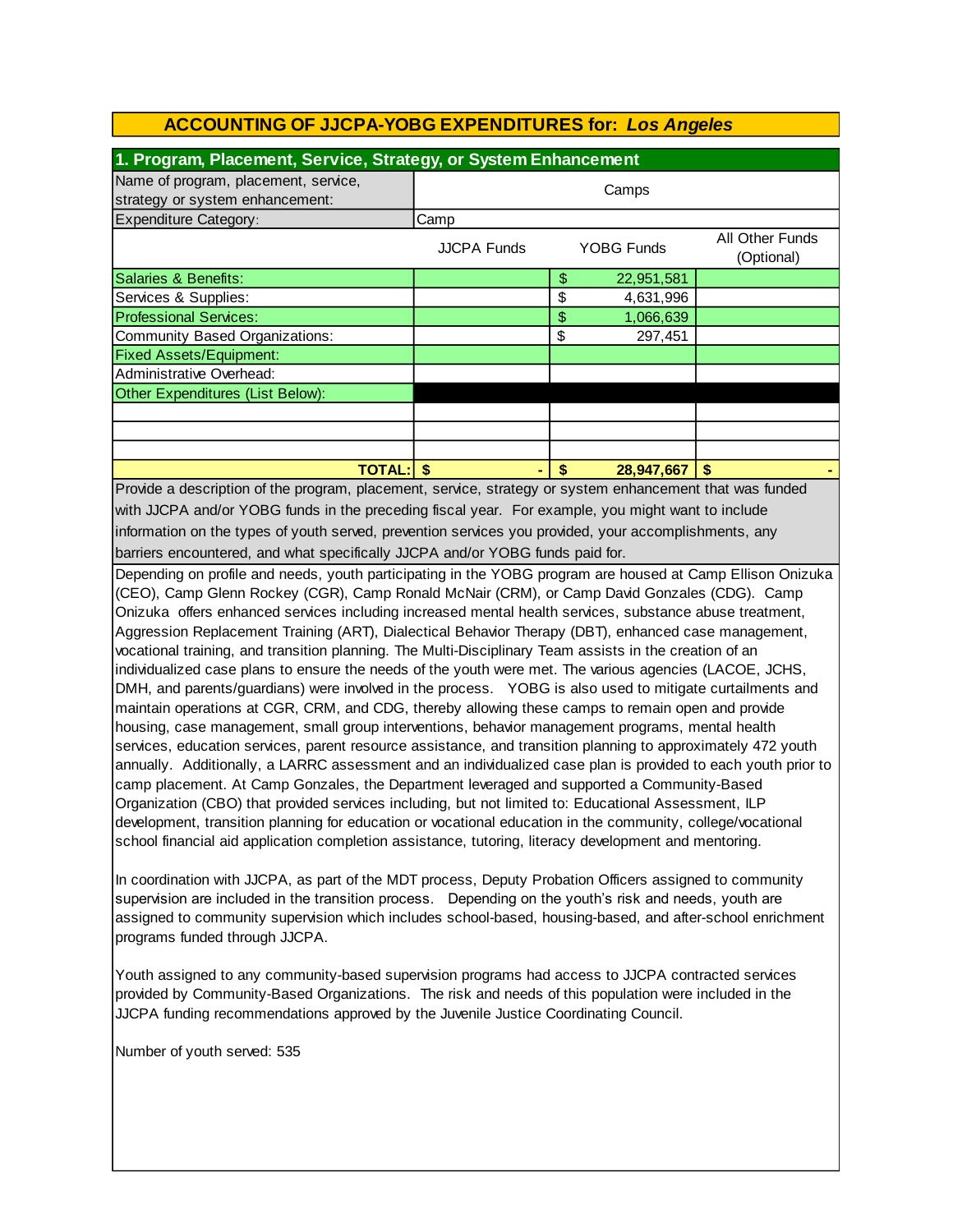| 2. Program, Placement, Service, Strategy, or System Enhancement         |                                       |    |                   |                               |  |
|-------------------------------------------------------------------------|---------------------------------------|----|-------------------|-------------------------------|--|
| Name of program, placement, service,<br>strategy or system enhancement: | Aftercare and Re-Entry Services       |    |                   |                               |  |
| Expenditure Category:                                                   | <b>Re-Entry or Aftercare Services</b> |    |                   |                               |  |
|                                                                         | <b>JJCPA Funds</b>                    |    | <b>YOBG Funds</b> | All Other Funds<br>(Optional) |  |
| Salaries & Benefits:                                                    |                                       | \$ | 1,903,165         |                               |  |
| Services & Supplies:                                                    |                                       | \$ | 8,037             |                               |  |
| <b>Professional Services:</b>                                           |                                       |    |                   |                               |  |
| Community Based Organizations:                                          |                                       | \$ | 302,825           |                               |  |
| <b>Fixed Assets/Equipment:</b>                                          |                                       |    |                   |                               |  |
| Administrative Overhead:                                                |                                       |    |                   |                               |  |
| Other Expenditures (List Below):                                        |                                       |    |                   |                               |  |
|                                                                         |                                       |    |                   |                               |  |
|                                                                         |                                       |    |                   |                               |  |
|                                                                         |                                       |    |                   |                               |  |
| <b>TOTAL:</b><br>$\mathbf{r}$ and $\mathbf{r}$                          |                                       |    | 2,214,027         |                               |  |

barriers encountered, and what specifically JJCPA and/or YOBG funds paid for. Provide a description of the program, placement, service, strategy or system enhancement that was funded with JJCPA and/or YOBG funds in the preceding fiscal year. For example, you might want to include information on the types of youth served, prevention services you provided, your accomplishments, any

The Probation Department changed its focus on how it serviced the aftercare population utilizing YOGB funds. Since September 01, 2013, Camp Community Transition Program (CCTP) implemented the countywide enhanced model/pilot assigning CCTP Deputy Probation Officers (DPOs) as "secondary Deputies" during the youth's camp stay. Under the current plan, CCTP DPOs perform the following services and supervisorial tasks: Participate in transition planning process for youth; ensure that the transition plan is consistent with the youth service needs; conduct at least two (2) face-to-face meetings with the youth in camp prior to the youth's release; engage the family, community and school when the youth is ordered camp to ensure a seamless transition; and identify educational needs and coordinate immediate school enrollment. The critical aspect of this enhancement is the requirement for the CCTP DPOs to conduct face-to-face contacts during the youth's camp placement and start collaboration with partners such as; Department of Mental Health (DMH), Los Angeles County of Education (LACOE), and community school District Representatives. Early outcomes indicate that this pilot enhanced and improved our aftercare process. In order for the Department to be successful with the expansion, CCTP DPOs caseload size must be reduced. YOBG funds are used to convert the current staff to case carrying deputies and allow the Department to reduce caseload size and successfully implement this county-wide program.

The Probation Department contracted with three agencies (Jewish Vocational Services, Asian Youth, and Soledad Enrichment Act) to provide educational pathways and vocational opportunity services for credit deficient Probation Youth transitioning from Camp Community Placement or at risk for removal from the community, between the ages of 16-18 not within the range of graduation prior to their eighteenth (18) birth date, and reside within the service area. The program was designed to engage youth in enriched opportunities that result in educational and vocational pathways that ultimately lead to meaningful employment.

In coordination with JJCPA, the Camp Community Transition Program works collaboratively with the schoolbased supervision program funded by JJCPA to assist in the enrollment of youth, enhanced supervision of youth on school campuses, and referrals for services offered by the school. In addition, re-entry youth are often referred to one of the five (5) Juvenile Day Reporting Centers (JDRC) located throughout the County. The JDRCs provided after-school enrichment services to re-entry and high risk youth utilizing JJCPA funding.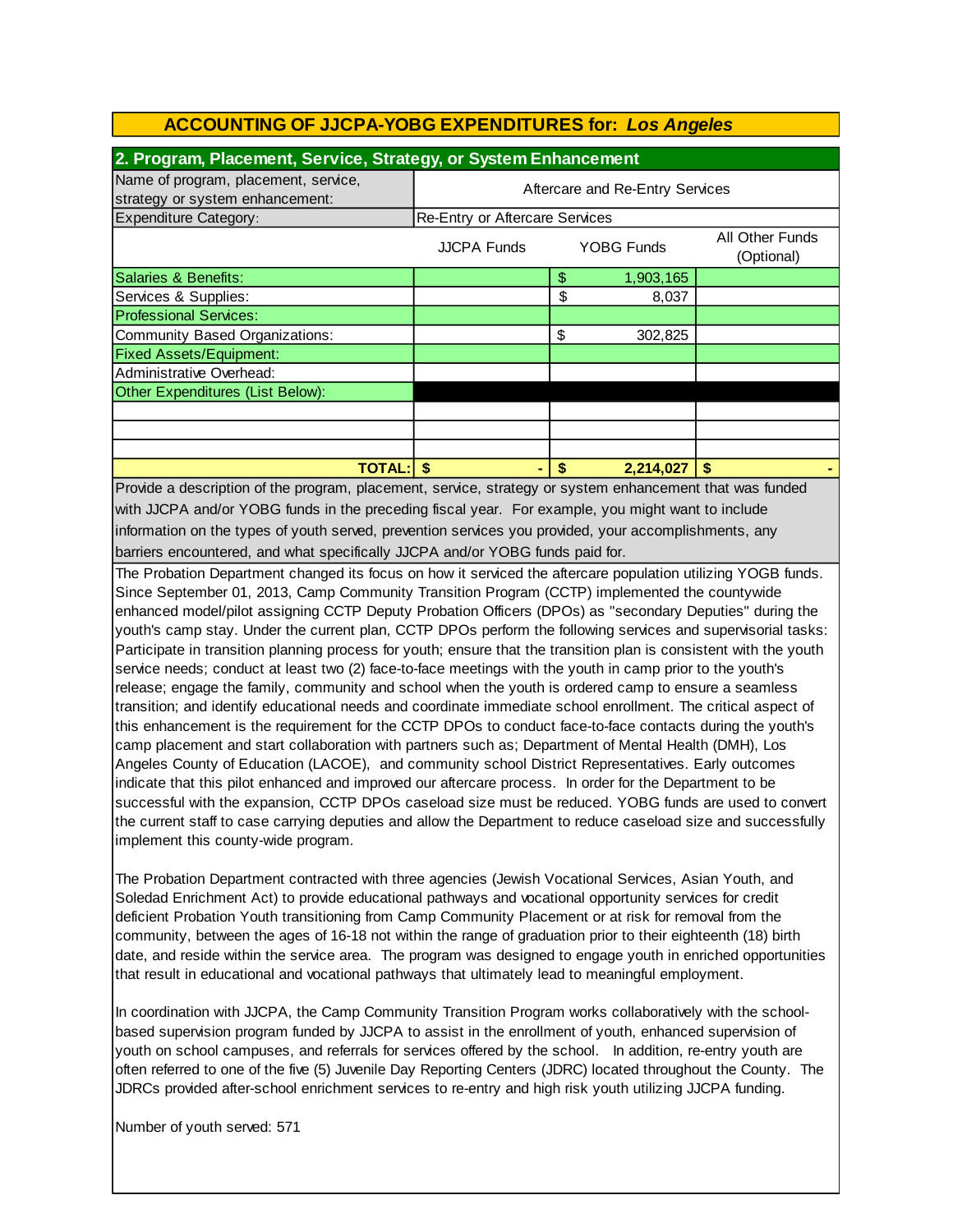| 3. Program, Placement, Service, Strategy, or System Enhancement         |                              |                   |                        |  |  |
|-------------------------------------------------------------------------|------------------------------|-------------------|------------------------|--|--|
| Name of program, placement, service,<br>strategy or system enhancement: | Risk and/or Needs Assessment |                   |                        |  |  |
| <b>Expenditure Category:</b>                                            | Risk and/or Needs Assessment |                   |                        |  |  |
|                                                                         | <b>JJCPA Funds</b>           | <b>YOBG Funds</b> | <b>All Other Funds</b> |  |  |
| Salaries & Benefits:                                                    |                              | \$<br>97,483      |                        |  |  |
| Services & Supplies:                                                    |                              |                   |                        |  |  |
| <b>Professional Services:</b>                                           |                              |                   |                        |  |  |
| Community Based Organizations:                                          |                              |                   |                        |  |  |
| <b>Fixed Assets/Equipment:</b>                                          |                              |                   |                        |  |  |
| Administrative Overhead:                                                |                              |                   |                        |  |  |
| Other Expenditures (List Below):                                        |                              |                   |                        |  |  |
|                                                                         |                              |                   |                        |  |  |
|                                                                         |                              |                   |                        |  |  |
|                                                                         |                              |                   |                        |  |  |
| <b>TOTAL:</b>                                                           |                              | \$<br>97.483      |                        |  |  |

barriers encountered, and what specifically JJCPA and/or YOBG funds paid for. information on the types of youth served, prevention services you provided, your accomplishments, any Provide a description of the program, placement, service, strategy or system enhancement that was funded with JJCPA and/or YOBG funds in the preceding fiscal year. For example, you might want to include

Probation continues to utilize an actuarial risk and needs assessment and case planning in residential treatment (camps) as implemented in the FY 2007-2008 JJDP to identify high risk/high need youth who were appropriate for Camp Onizuka, by utilizing two (2) dedicated assessment Deputy Probation Officers (DPOs) and one (1) dedicated DMH MSW at the Camp Assessment Unit (CAU). These two-tiered assessments assist in identifying appropriate youthful offender dispositions, programs, goals and re-entry plans, and included the use of a validated and normed risk assessment instrument, the Los Angeles Risk and Resiliency Checkup (LARRC). Assessment information is compiled by partner agencies and interested parties, at which time a Multi-Disciplinary Assessment (MDA) is conducted prior to the minor's transfer to Camp Onizuka. Participants in the MDA meeting include the youth, parents, Probation staff, Los Angeles County Office of Education (LACOE) personnel, and Department of Mental Health (DMH) staff. A resulting case plan is developed and approved by the youth and parents and is available for the Probation case worker upon youth arrival at Camp Onizuka. Other assessment information (for example, MAYSI-II, STAR academic testing, DMH Substance Abuse Screening) is used to augment the LARRC when available and applicable.

In coordination with JJCPA, the assessment and multi-disciplinary case plan are not only utilized to provide youth with appropriate services while in camp, but are updated prior to the youth's transition back into the community. The transitional case plan, which is predicated on the assessment and case planning process utilizing the Multi-disciplinary Team (MDT) approach, is utilized to ensure targeted interventions are provided in the community, by community-based organizations that may be funded with Juvenile Justice Crime Prevention Act funds.

Additionally, the transitional case plan, which included education, is shared with the Deputy Probation Officers' co-located on many of the school campuses who could assist with enrollment, referrals to services, and provide enhanced supervision on campus to mitigate relapse of truancy and poor academic performance.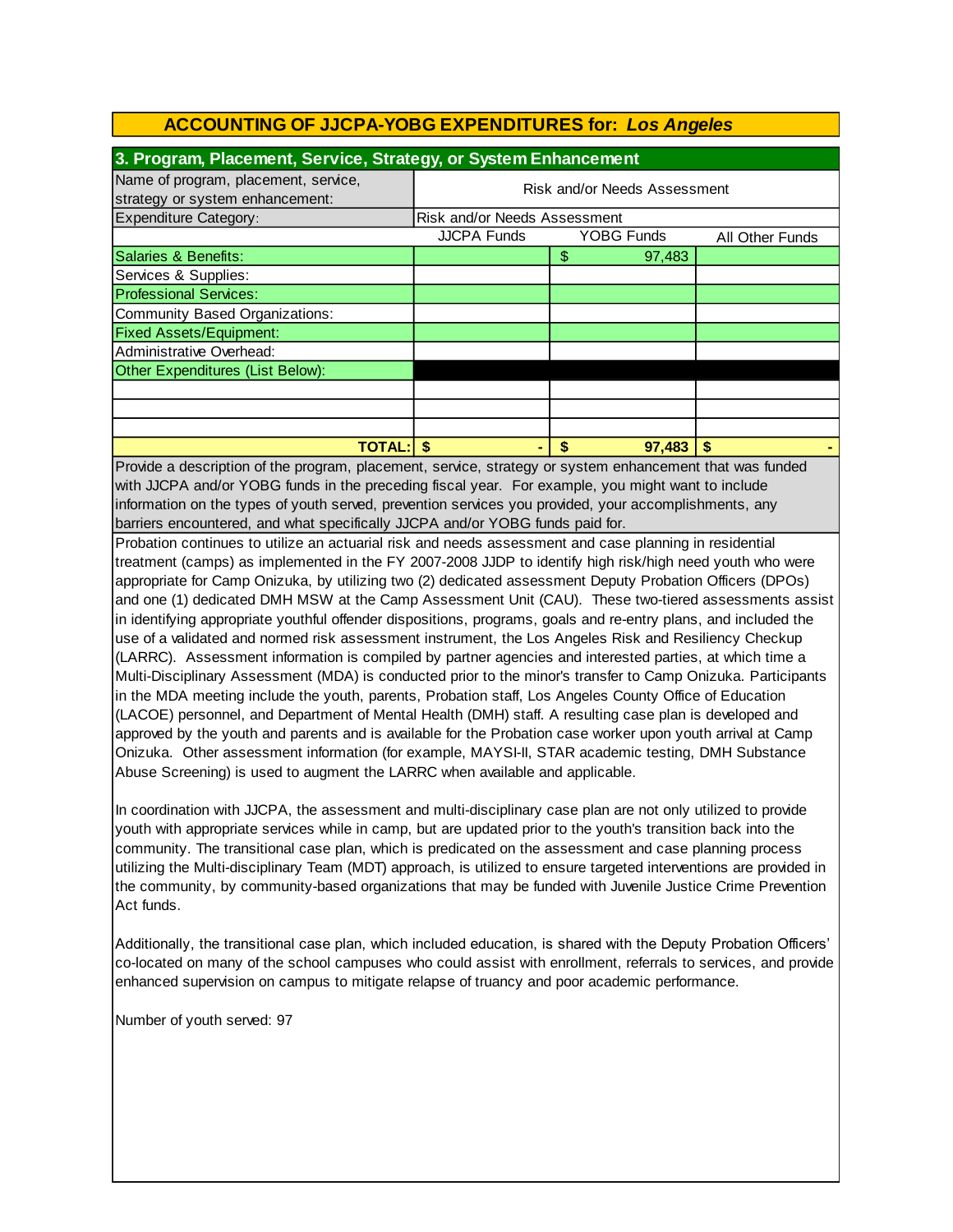| 4. Program, Placement, Service, Strategy, or System Enhancement         |                                       |                   |                 |  |  |
|-------------------------------------------------------------------------|---------------------------------------|-------------------|-----------------|--|--|
| Name of program, placement, service,<br>strategy or system enhancement: | Program Administration and Evaluation |                   |                 |  |  |
| <b>Expenditure Category:</b>                                            | <b>Other Direct Service</b>           |                   |                 |  |  |
|                                                                         | <b>JJCPA Funds</b>                    | <b>YOBG Funds</b> | All Other Funds |  |  |
| Salaries & Benefits:                                                    |                                       | \$<br>106,596     |                 |  |  |
| Services & Supplies:                                                    |                                       |                   |                 |  |  |
| <b>Professional Services:</b>                                           |                                       |                   |                 |  |  |
| <b>Community Based Organizations:</b>                                   |                                       |                   |                 |  |  |
| <b>Fixed Assets/Equipment:</b>                                          |                                       |                   |                 |  |  |
| Administrative Overhead:                                                |                                       |                   |                 |  |  |
| Other Expenditures (List Below):                                        |                                       |                   |                 |  |  |
|                                                                         |                                       |                   |                 |  |  |
|                                                                         |                                       |                   |                 |  |  |
|                                                                         |                                       |                   |                 |  |  |
| TOTAL: I                                                                |                                       | 106.596<br>S      |                 |  |  |

Provide a description of the program, placement, service, strategy or system enhancement that was funded with JJCPA and/or YOBG funds in the preceding fiscal year. For example, you might want to include information on the types of youth served, prevention services you provided, your accomplishments, any barriers encountered, and what specifically JJCPA and/or YOBG funds paid for.

In order to ensure that the program is operating efficiently and youth are receiving the services outlined in the JJDP and that the YOBG award is being used in a fiscally prudent manner, the Department dedicated specific operations, fiscal, and program evaluation staff to oversee all of the various aspects of the program, including programmatic, financial, program monitoring and evaluation.

In coordination with JJCPA, information obtained from the YOBG program evaluation process has been utilized in the Probation Outcome study which incorporates the JJCPA program.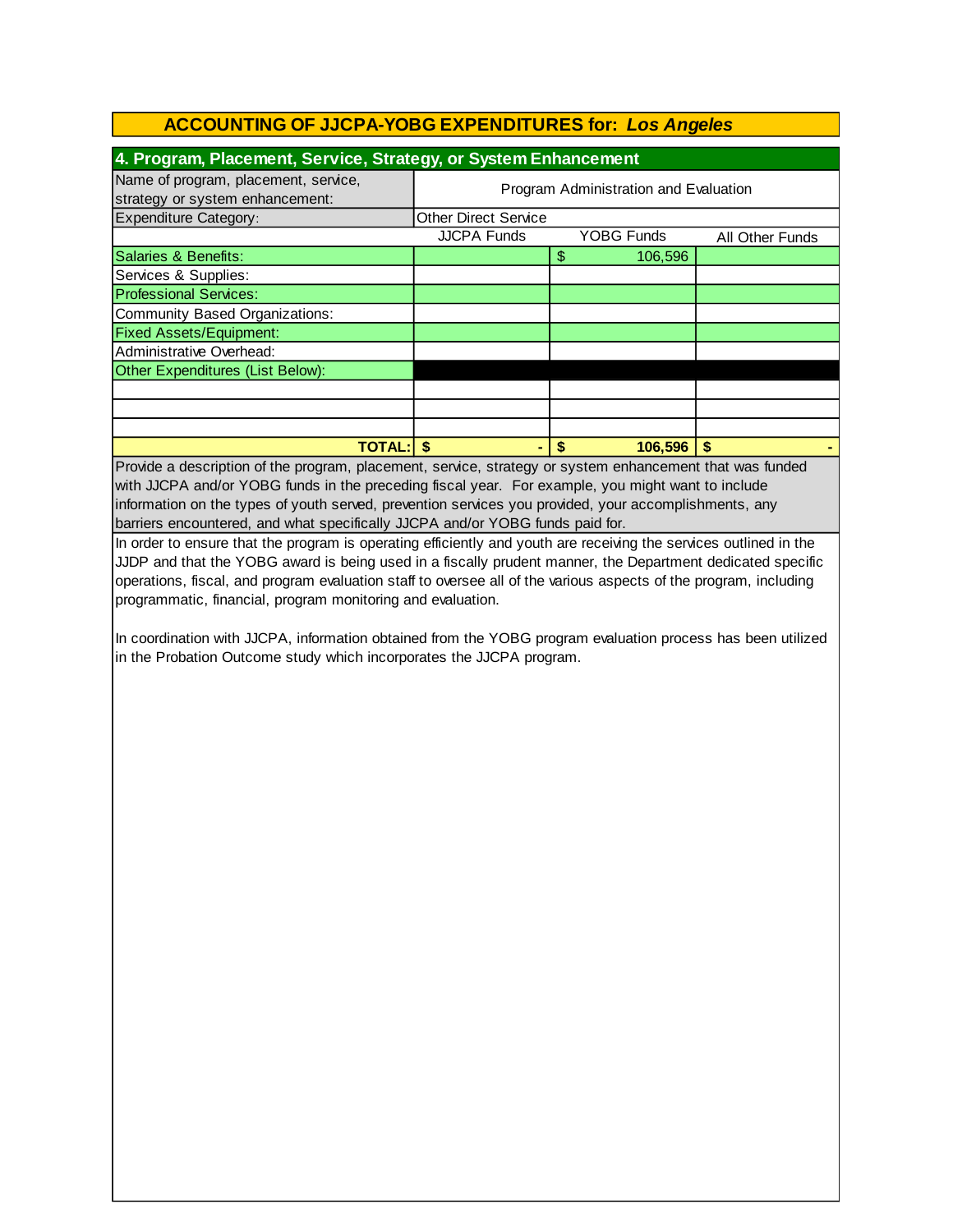| 5. Program, Placement, Service, Strategy, or System Enhancement         |                                                   |                    |                   |                 |  |
|-------------------------------------------------------------------------|---------------------------------------------------|--------------------|-------------------|-----------------|--|
| Name of program, placement, service,<br>strategy or system enhancement: | Mental Health Screening, Assessment and Treatment |                    |                   |                 |  |
| <b>Expenditure Category:</b>                                            | Mental Health Screening                           |                    |                   |                 |  |
|                                                                         |                                                   | <b>JJCPA Funds</b> | <b>YOBG Funds</b> | All Other Funds |  |
| Salaries & Benefits:                                                    |                                                   |                    |                   |                 |  |
| Services & Supplies:                                                    | \$                                                | 3,845,596          |                   |                 |  |
| <b>Professional Services:</b>                                           | \$                                                | 56,549             |                   |                 |  |
| Community Based Organizations:                                          | \$                                                | 532,404            |                   |                 |  |
| <b>Fixed Assets/Equipment:</b>                                          |                                                   |                    |                   |                 |  |
| Administrative Overhead:                                                | \$                                                | 22,428             |                   |                 |  |
| Other Expenditures (List Below):                                        |                                                   |                    |                   |                 |  |
| Data Collection (RAND)                                                  | \$                                                | 51,513             |                   |                 |  |
| Fiscal/Contract                                                         | \$                                                | 26.940             |                   |                 |  |
|                                                                         |                                                   |                    |                   |                 |  |
| <b>TOTAL: S</b>                                                         |                                                   | 4,535,430          | \$                | S               |  |

Provide a description of the program, placement, service, strategy or system enhancement that was funded with JJCPA and/or YOBG funds in the preceding fiscal year. For example, you might want to include information on the types of youth served, prevention services you provided, your accomplishments, any barriers encountered, and what specifically JJCPA and/or YOBG funds paid for.

The Mental Health Screening and Assessment was developed to screen, assess and treat newly admitted youth to the County's three juvenile halls. All youth are screened upon admission by a mental health professional in order to identify those that need treatment and follow-up care. The JJCPA funding was instrumental in addressing the recommended remedial measures from the Department of Justice (DOJ) Settlement Agreement.

This program shares many components with the successful Linkages Project in Ohio (Cocozza and Skowyra, 2000). In that project, the Ohio county of Lorain created the Project for Adolescent Intervention and Rehabilitation, which targeted youths placed on probation for the first time for any offense. The project screens and assesses youths for mental health and substance abuse disorders, then develops individual treatment plans. In conjunction with treatment providers, probation officers and case managers supervise the youths. An evaluation of the program found that it provides an important service and coordinating function for youths, the courts, and the service systems involved (Cocozza and Stainbrook, 1998; Skowyra and Cocozza, 2007). However, success in this context means the coordination of the agencies and does not imply an outcome evaluation.

Terry Fain, Susan Turner, and Mauri Matsuda, Los Angeles County Juvenile Justice Crime Prevention Act: Fiscal Year 2014–2015 Report, Santa Monica, Calif.: RAND Corporation.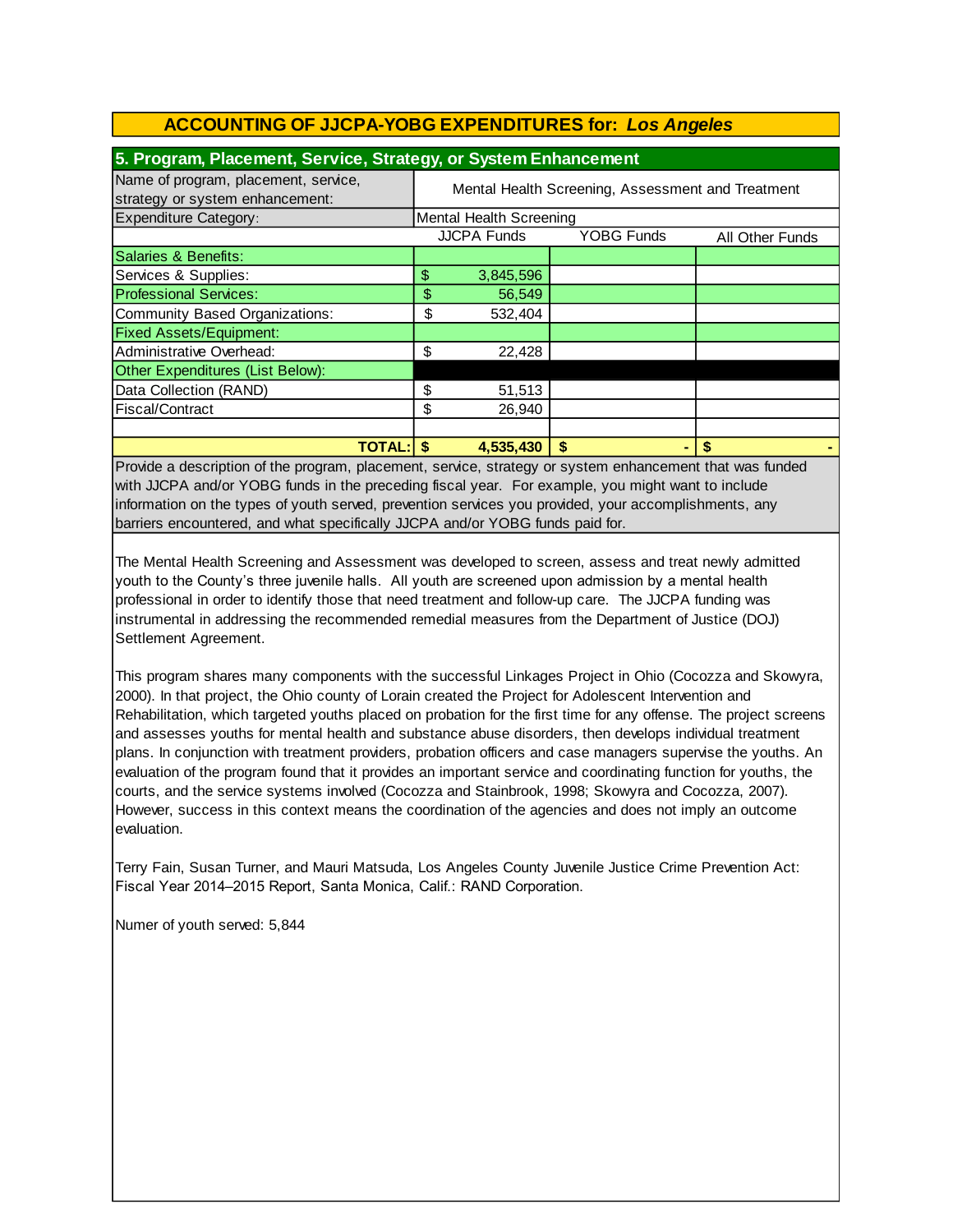| 6. Program, Placement, Service, Strategy, or System Enhancement         |                                      |                          |                   |                 |  |
|-------------------------------------------------------------------------|--------------------------------------|--------------------------|-------------------|-----------------|--|
| Name of program, placement, service,<br>strategy or system enhancement: | Multi-Systemic Therapy (MST) Program |                          |                   |                 |  |
| <b>Expenditure Category:</b>                                            |                                      | <b>Family Counseling</b> |                   |                 |  |
|                                                                         |                                      | <b>JJCPA Funds</b>       | <b>YOBG Funds</b> | All Other Funds |  |
| Salaries & Benefits:                                                    |                                      |                          |                   |                 |  |
| Services & Supplies:                                                    |                                      |                          |                   |                 |  |
| <b>Professional Services:</b>                                           | \$                                   | 6,453                    |                   |                 |  |
| Community Based Organizations:                                          | \$                                   | 420,939                  |                   |                 |  |
| <b>Fixed Assets/Equipment:</b>                                          |                                      |                          |                   |                 |  |
| Administrative Overhead:                                                | \$                                   | 2,559                    |                   |                 |  |
| Other Expenditures (List Below):                                        |                                      |                          |                   |                 |  |
| Data Collection (RAND)                                                  | \$                                   | 5,878                    |                   |                 |  |
| <b>Fiscal Contract</b>                                                  | \$                                   | 3,074                    |                   |                 |  |
|                                                                         |                                      |                          |                   |                 |  |
| <b>TOTAL:</b>                                                           | S                                    | 438,903                  | \$                | S               |  |

Provide a description of the program, placement, service, strategy or system enhancement that was funded with JJCPA and/or YOBG funds in the preceding fiscal year. For example, you might want to include information on the types of youth served, prevention services you provided, your accomplishments, any barriers encountered, and what specifically JJCPA and/or YOBG funds paid for.

Multi-Systemic Therapy (MST) services is comprised of Community-Based Organizations providing evidencebased intensive family and community-based treatment that focuses on addressing all environmental systems that impact chronic and violent juvenile offenders, their homes and families, schools and teachers, neighborhoods and friends. MST works with the toughest offenders ages 12 through 17 who have a very long history of arrests.

Consistently with social-ecological models of behavior and findings from causal modeling studies of delinquency and drug use, MST posits that multiple factors determine youth antisocial behavior, which is linked with characteristics of the individual youth and his or her family and peer group, school, and community contexts (Henggeler et al., 1998). As such, MST interventions aim to attenuate risk factors by building youth and family strengths (protective factors) on a highly individualized and comprehensive basis. MST practitioners are available 24 hours per day, seven days per week, and provide services in the home at times convenient to the family. This approach attempts to circumvent barriers to service access that families of serious juvenile offenders often encounter. A n emphasis on parental empowerment to modify children's natural social network is intended to facilitate the maintenance and generalization of treatment gains (Henggeler et al., 1998).

Terry Fain, Susan Turner, and Mauri Matsuda, Los Angeles County Juvenile Justice Crime Prevention Act: Fiscal Year 2014–2015 Report, Santa Monica, Calif.: RAND Corporation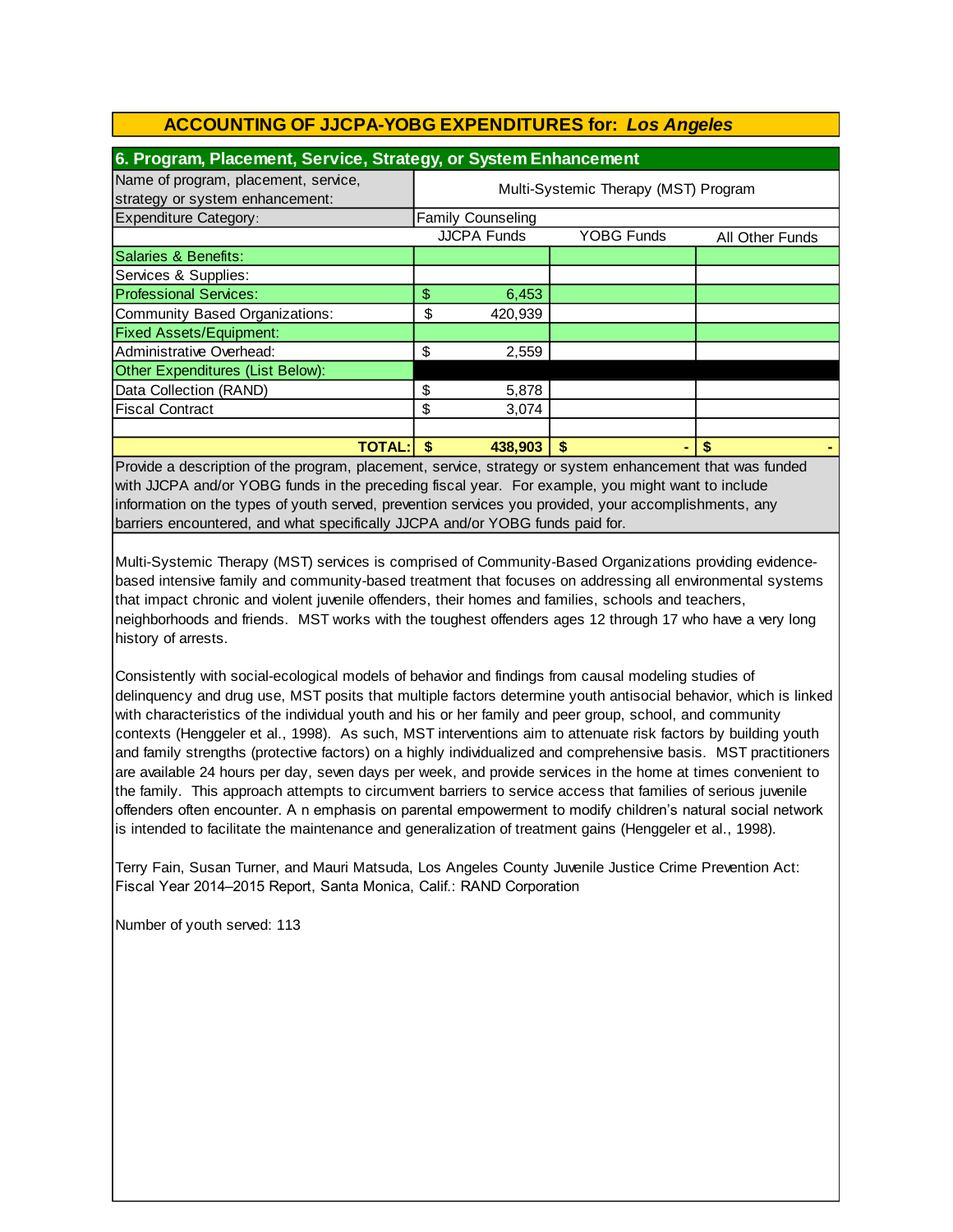| 7. Program, Placement, Service, Strategy, or System Enhancement         |                             |                                        |                   |                 |  |  |
|-------------------------------------------------------------------------|-----------------------------|----------------------------------------|-------------------|-----------------|--|--|
| Name of program, placement, service,<br>strategy or system enhancement: | Special Needs Court Program |                                        |                   |                 |  |  |
| <b>Expenditure Category:</b>                                            |                             | <b>Intensive Probation Supervision</b> |                   |                 |  |  |
|                                                                         |                             | <b>JJCPA Funds</b>                     | <b>YOBG Funds</b> | All Other Funds |  |  |
| Salaries & Benefits:                                                    |                             |                                        |                   |                 |  |  |
| Services & Supplies:                                                    | \$                          | 1,055,304                              |                   |                 |  |  |
| <b>Professional Services:</b>                                           | \$                          | 15,910                                 |                   |                 |  |  |
| Community Based Organizations:                                          | \$                          | 169.474                                |                   |                 |  |  |
| <b>Fixed Assets/Equipment:</b>                                          |                             |                                        |                   |                 |  |  |
| Administrative Overhead:                                                | \$                          | 6,310                                  |                   |                 |  |  |
| Other Expenditures (List Below):                                        |                             |                                        |                   |                 |  |  |
| Data Collection (RAND)                                                  | \$                          | 14,493                                 |                   |                 |  |  |
| Fiscal/Contracts                                                        | \$                          | 7,580                                  |                   |                 |  |  |
|                                                                         |                             |                                        |                   |                 |  |  |
| <b>TOTAL: S</b>                                                         |                             | 1,269,071                              | \$                | S               |  |  |

Provide a description of the program, placement, service, strategy or system enhancement that was funded with JJCPA and/or YOBG funds in the preceding fiscal year. For example, you might want to include information on the types of youth served, prevention services you provided, your accomplishments, any barriers encountered, and what specifically JJCPA and/or YOBG funds paid for.

The Special Needs Court is a full-time court that has been specifically designated and staffed to supervise juvenile offenders who suffer from a diagnosed serious mental illness, organic brain impairment, or developmental disabilities. The court ensures that each participant minor receives the proper mental health treatment both in custody and in the community. The program's goal is to reduce the re-arrest rate for juvenile offenders who are diagnosed with mental health problems and increase the number of juveniles who receive appropriate mental health treatment.

In April 2000, the U.S. Department of Justice (DOJ) reviewed four then–recently developed adult mental health courts in Fort Lauderdale, Florida; Seattle, Washington; San Bernardino, California; and Anchorage, Alaska. Although these specialty courts were relatively new, the evaluation results were limited but promising (Goldkamp and Irons-Guynn, 2000).

DOJ also specifically referenced the success of drug courts as a comparable special needs type court. Drug courts have played an influential role in the recent emergence of mental health courts resulting from "problemsolving" initiatives that seek to address the problems ("root causes") that contribute to people becoming part of the criminal justice population. The judicial problem-solving methodology originating in drug courts has been adapted to address the mentally ill and disabled in the criminal justice population.

A 1997 DOJ survey reported that drug courts had made great strides in the past ten years in helping drugabusing offenders stop using drugs and lead productive lives. Recidivism rates for drug program participants and graduates range from 2 percent to 20 percent (Goldkamp and Irons-Guynn, 2000). A National Institute of Justice evaluation of the nation's first drug court in Miami showed a 33-percent reduction in rearrests for drug court graduates compared with other similarly situated offenders. The evaluation also determined that 50 to 65 percent of drug court graduates stopped using drugs (National Institute of Justice, 1995). According to DOJ, "[t]he drug court innovation set the stage for other special court approaches, including mental health courts, by providing a model for active judicial problem solving in dealing with special populations in the criminal caseload" (Goldkamp and Irons-Guynn, 2000, p. 4;Cocozza and Shufelt, 2006).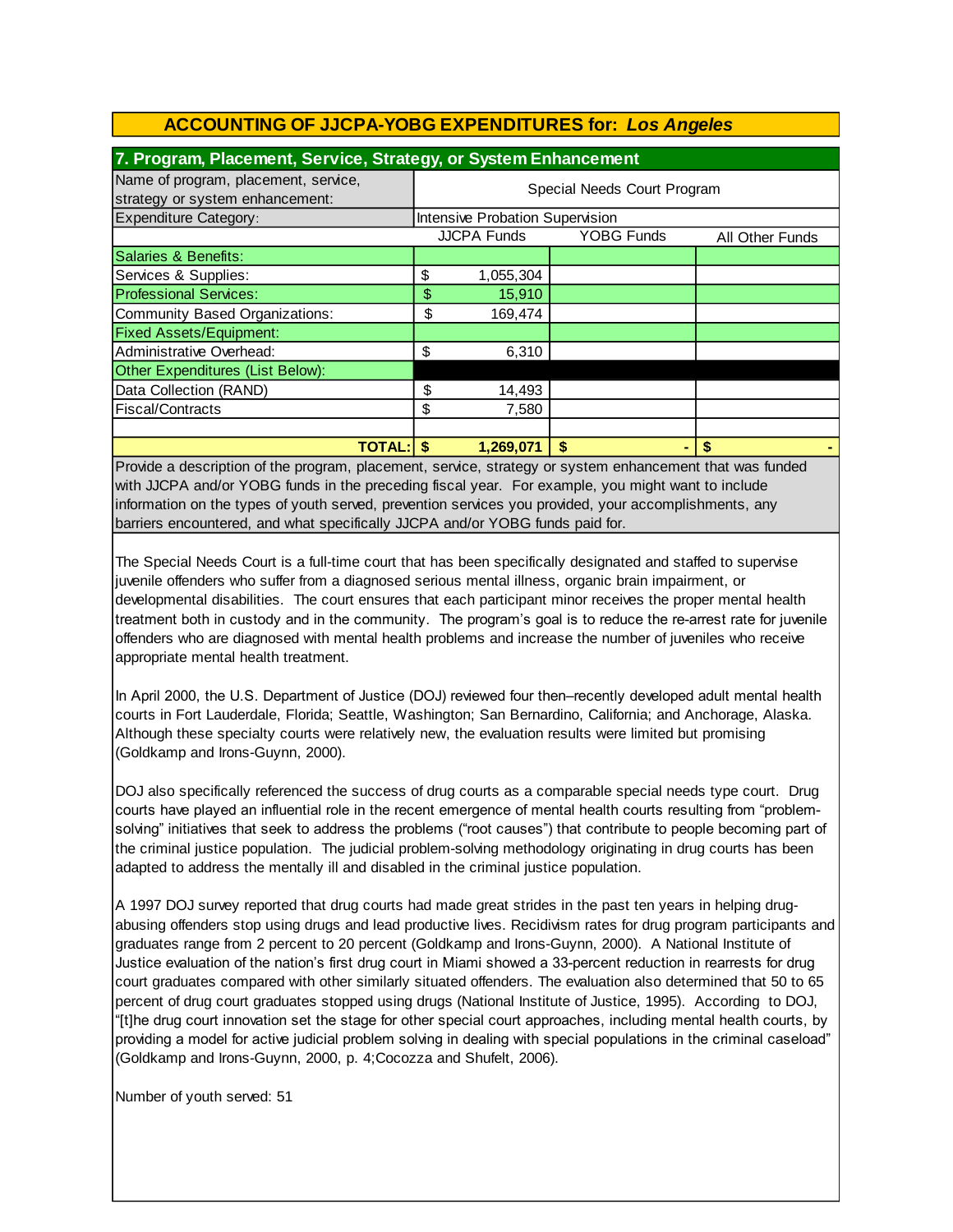| 8. Program, Placement, Service, Strategy, or System Enhancement         |                                                            |                                |    |  |  |  |
|-------------------------------------------------------------------------|------------------------------------------------------------|--------------------------------|----|--|--|--|
| Name of program, placement, service,<br>strategy or system enhancement: | <b>School Based Supervision</b>                            |                                |    |  |  |  |
| <b>Expenditure Category:</b>                                            |                                                            | <b>Staff Salaries/Benefits</b> |    |  |  |  |
|                                                                         | <b>JJCPA Funds</b><br><b>YOBG Funds</b><br>All Other Funds |                                |    |  |  |  |
| Salaries & Benefits:                                                    | \$                                                         | 11,622,808                     |    |  |  |  |
| Services & Supplies:                                                    | \$                                                         | 285,947                        |    |  |  |  |
| <b>Professional Services:</b>                                           | \$                                                         | 160,147                        |    |  |  |  |
| Community Based Organizations:                                          | \$                                                         | 194,456                        |    |  |  |  |
| <b>Fixed Assets/Equipment:</b>                                          |                                                            |                                |    |  |  |  |
| Administrative Overhead:                                                | \$                                                         | 63,516                         |    |  |  |  |
| Other Expenditures (List Below):                                        |                                                            |                                |    |  |  |  |
| Data Collection (RAND)                                                  | \$                                                         | 145,885                        |    |  |  |  |
| Fiscal/Contracts                                                        | \$                                                         | 76,296                         |    |  |  |  |
|                                                                         |                                                            |                                |    |  |  |  |
| <b>TOTAL:</b>                                                           |                                                            | 12,549,055                     | \$ |  |  |  |

Provide a description of the program, placement, service, strategy or system enhancement that was funded with JJCPA and/or YOBG funds in the preceding fiscal year. For example, you might want to include information on the types of youth served, prevention services you provided, your accomplishments, any barriers encountered, and what specifically JJCPA and/or YOBG funds paid for.

The School-Based Programs are at the core of this initiative and have as their main objective the reduction of crime and delinquency in 85 high-risk neighborhoods, by targeting School-Based Probation supervision and services for the population of probationers and at-risk youths in the schools. A secondary goal is to enhance protective factors through improved school performance.

The School-Based Probation Supervision Program is based on the what-works and resiliency research (Latessa, Cullen, and Gendreau, 2002). The what-works research posits that effective programs (1) assess offender needs and risk; (2) employ treatment models that target such factors as family dysfunction, social skills, criminal thinking, and problem solving; (3) employ credentialed staff; (4) base treatment decisions on research; and (5) ensure that program staff understand the principles of effective interventions (Latessa, Cullen, and Gendreau, 2002). A meta-analysis based on 548 independent study samples, Lipsey (2009) reports that the major correlates of program effectiveness are a therapeutic intervention philosophy, targeting high-risk offenders, and quality of the implementation of the intervention, a finding that was consistent with the whatworks research findings. As indicated earlier, the School-Based DPOs assess probationers with a validated assessment instrument, the LARRC (Turner, Fain, and Sehgal, Turner and Fain, 2006). The LARRC is based on the what-works research. Further, school-based DPOs enhance strength-based training, including training in FFT and MST case management interventions. Also consistent with the what-works research is the schoolbased probation supervision program's call for case-management interventions that assess the probationer's strengths and risk factors, employ strength-based case-management interventions address both risk factors and criminogenic needs, employ evidenced-based treatment interventions, provide prosocial adult modeling and advocacy, provide post probation planning with the probationer and family by the school-based DPO, and use case planning services that emphasize standards of right and wrong.

Terry Fain, Susan Turner, and Mauri Matsuda, Los Angeles County Juvenile Justice Crime Prevention Act: Fiscal Year 2014–2015 Report, Santa Monica, Calif.: RAND Corporation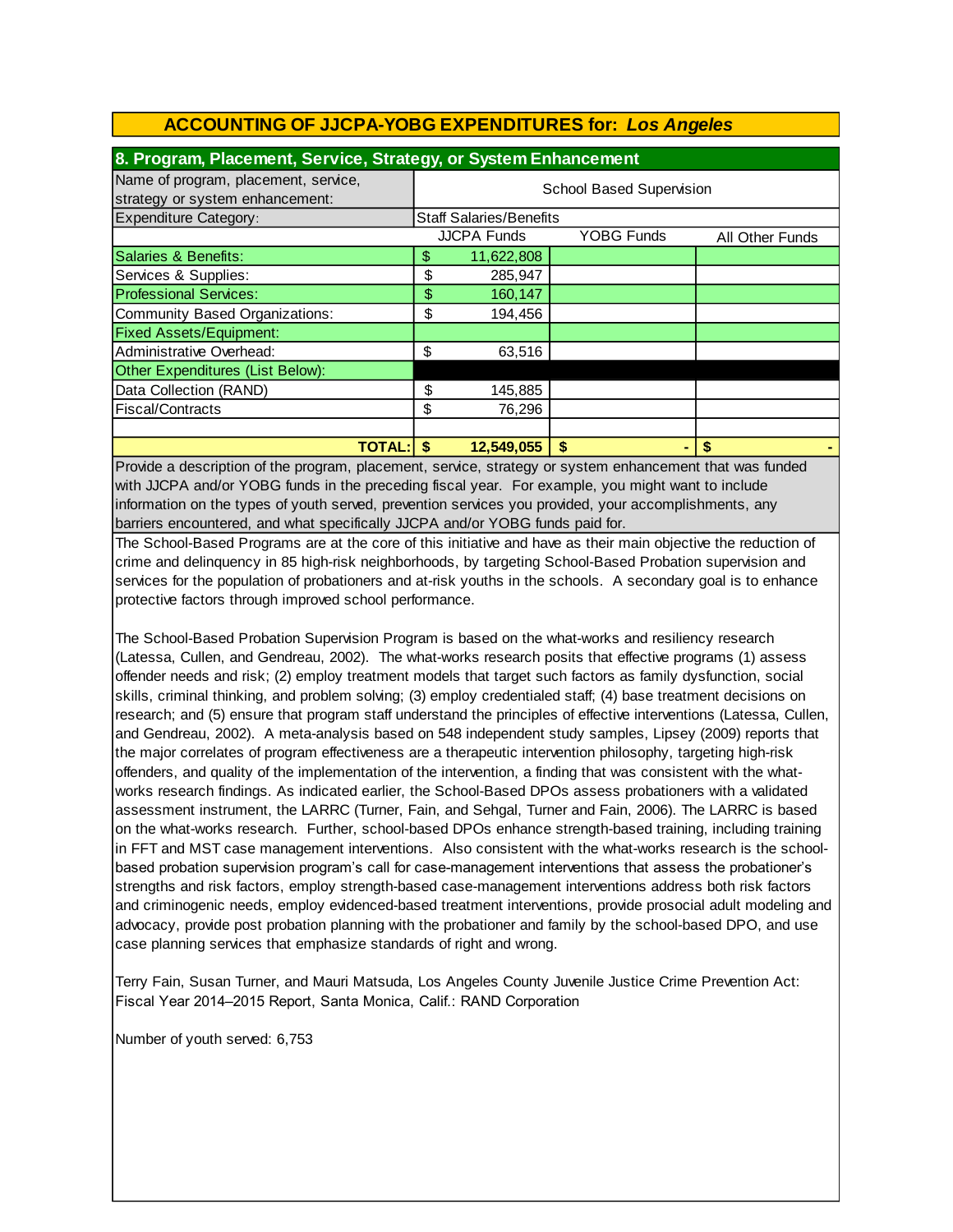| 9. Program, Placement, Service, Strategy, or System Enhancement         |                                       |                     |                   |                 |  |
|-------------------------------------------------------------------------|---------------------------------------|---------------------|-------------------|-----------------|--|
| Name of program, placement, service,<br>strategy or system enhancement: | Abolish Chronic Truancy (ACT) Program |                     |                   |                 |  |
| <b>Expenditure Category:</b>                                            |                                       | Parenting Education |                   |                 |  |
|                                                                         |                                       | <b>JJCPA Funds</b>  | <b>YOBG Funds</b> | All Other Funds |  |
| Salaries & Benefits:                                                    |                                       |                     |                   |                 |  |
| Services & Supplies:                                                    | \$                                    | 398,272             |                   |                 |  |
| <b>Professional Services:</b>                                           | \$                                    | 5,174               |                   |                 |  |
| Community Based Organizations:                                          |                                       |                     |                   |                 |  |
| <b>Fixed Assets/Equipment:</b>                                          |                                       |                     |                   |                 |  |
| Administrative Overhead:                                                | \$                                    | 2,052               |                   |                 |  |
| Other Expenditures (List Below):                                        |                                       |                     |                   |                 |  |
| Data Collection (RAND)                                                  | \$                                    | 4,713               |                   |                 |  |
| Fiscal/Contracts                                                        | \$                                    | 2,465               |                   |                 |  |
|                                                                         |                                       |                     |                   |                 |  |
| <b>TOTAL:</b>                                                           |                                       | 412.676             | S                 | S               |  |

Provide a description of the program, placement, service, strategy or system enhancement that was funded with JJCPA and/or YOBG funds in the preceding fiscal year. For example, you might want to include information on the types of youth served, prevention services you provided, your accomplishments, any barriers encountered, and what specifically JJCPA and/or YOBG funds paid for.

ACT is a Los Angeles County District Attorney's Office program that targets chronic truants in selected elementary schools. Program objectives are to improve school attendance through parent and child accountability while the parent still exercises control over the child and to ensure that youths who are at risk of truancy or excessive absences attend school. The program goals are to reduce truancy at selected ACT schools address attendance problems at the earliest possible time before the child's behavior is ingrained improve school performance.

An OJJDP paper, Truancy: First Step to a Lifetime of Problems (Garry, 1996), cites truancy as an indicator of and "stepping stone to delinquent and criminal activity" (p. 1). The paper notes that several studies have documented the correlation between drugs and truancy. These studies have also found that parental neglect is a common cause of truancy and that school attendance improves when truancy programs hold parents accountable for their children's school attendance and when intensive monitoring and counseling of truant students are provided.

The ACT program shares many components with this successful program. It refers youths with chronic truancy to the DA's office. Similarly to what happens in the Save Kids program, the DA notifies the parents of the truant youth and follows up with a formal criminal filing if the parent fails to take appropriate corrective action. The OJJDP bulletin on the Juvenile Accountability Block Grants program (Gramckow and Tompkins, 1999) cites the ACT program and presents it as one model of an approach and program that holds juvenile offenders accountable for their behavior. A more recent evaluation of truancy interventions, Dembo and Gulledge (2009) notes that important components of a successful approach should include programs based in schools, the community, the courts, and law enforcement. McKeon and Canally-Brown (2008) advocates a similar approach addressed to practitioners.

Terry Fain, Susan Turner, and Mauri Matsuda, Los Angeles County Juvenile Justice Crime Prevention Act: Fiscal Year 2014–2015 Report, Santa Monica, Calif.: RAND Corporation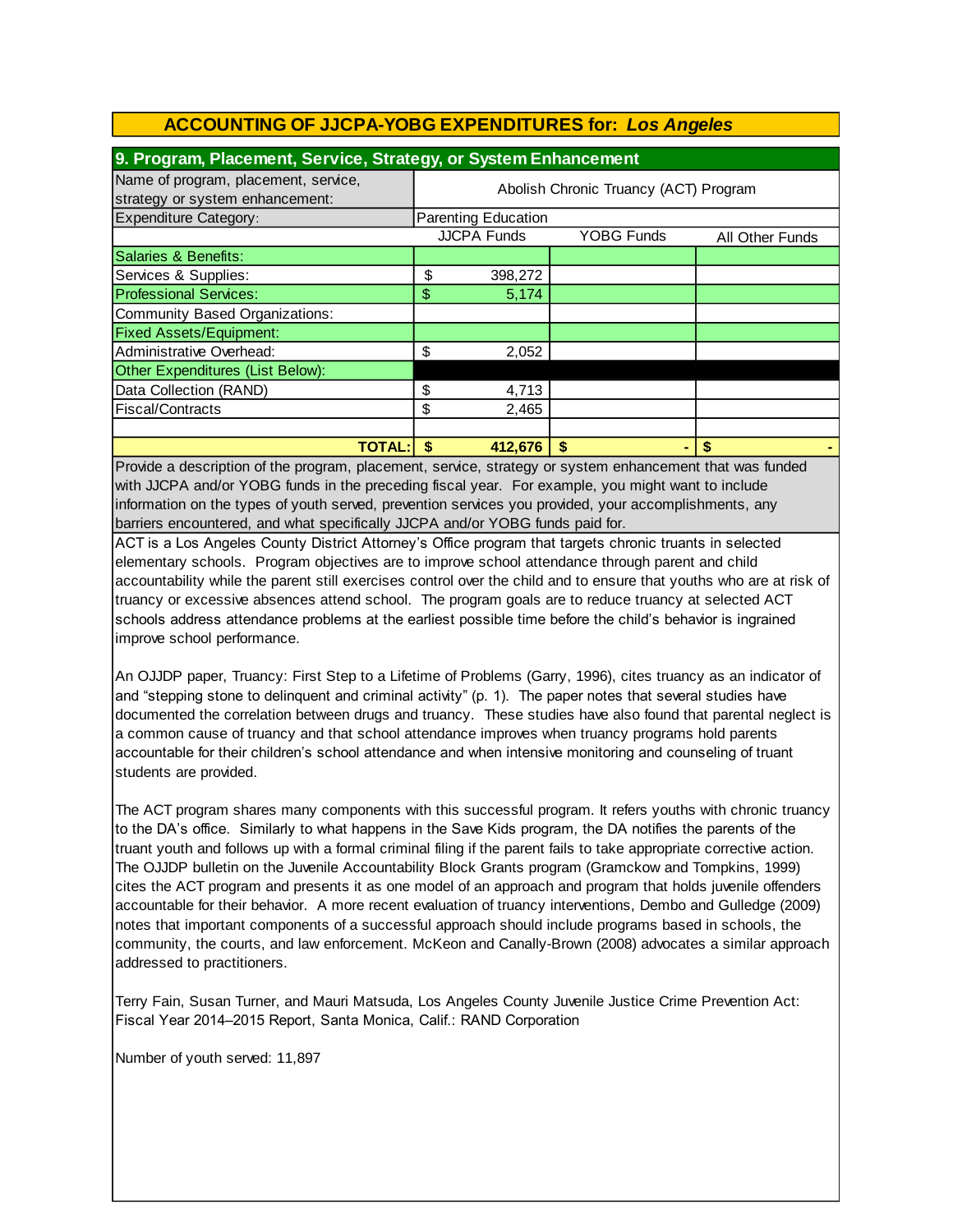| 10. Program, Placement, Service, Strategy, or System Enhancement        |                                            |                            |            |                 |  |
|-------------------------------------------------------------------------|--------------------------------------------|----------------------------|------------|-----------------|--|
| Name of program, placement, service,<br>strategy or system enhancement: | Youth Substance Abuse Intervention Program |                            |            |                 |  |
| <b>Expenditure Category:</b>                                            |                                            | Alcohol and Drug Treatment |            |                 |  |
|                                                                         |                                            | <b>JJCPA Funds</b>         | YOBG Funds | All Other Funds |  |
| Salaries & Benefits:                                                    |                                            |                            |            |                 |  |
| Services & Supplies:                                                    |                                            |                            |            |                 |  |
| <b>Professional Services:</b>                                           | \$                                         | 13,135                     |            |                 |  |
| Community Based Organizations:                                          | \$                                         | 1,011,097                  |            |                 |  |
| <b>Fixed Assets/Equipment:</b>                                          |                                            |                            |            |                 |  |
| Administrative Overhead:                                                | \$                                         | 5,209                      |            |                 |  |
| Other Expenditures (List Below):                                        |                                            |                            |            |                 |  |
| Data Collection (RAND)                                                  | \$                                         | 11,965                     |            |                 |  |
| Fiscal/Contracts                                                        | \$                                         | 6,257                      |            |                 |  |
|                                                                         |                                            |                            |            |                 |  |
| <b>TOTAL:</b>                                                           |                                            | 1,047,663                  | \$         |                 |  |

Provide a description of the program, placement, service, strategy or system enhancement that was funded with JJCPA and/or YOBG funds in the preceding fiscal year. For example, you might want to include information on the types of youth served, prevention services you provided, your accomplishments, any barriers encountered, and what specifically JJCPA and/or YOBG funds paid for.

The Camp Community Transition Program (CCTP), Intensive Gang Supervision (IGSP), School-Based Supervision and other supervision program DPOs refer youth with substance abuse issues to community-based providers for comprehensive assessment. A central focus of this programming is to ensure that each high-risk probationer transitioning to the community from a camp setting is scheduled for an assessment prior to release from camp and that a community-based substance abuse treatment provider sees the probationer within the first 36 hours following his or her release from the camp facility. If the assessment indicates the need for treatment, the substance abuse treatment provider employs intensive case management that will require contact with the youth and probation officer. The program provides treatment through individual, family, and group counseling. The treatment is holistic and focuses on the roots of the problem and not just on the substance abuse manifestation. The program conducts drug testing to verify abstinence and program progress. The treatment provider has access to inpatient services as needed.

Program goals are to reduce crime and antisocial behavior and reduce the number of participants with positive drug tests. YSA providers work collaboratively with school-based DPOs in developing a case plan that addresses the risk factors and criminogenic needs of each participant and provide the participant with substance abuse refusal skill training and a relapse-prevention plan (with emphasis placed on identifying "triggers that prompt drug use and high-risk situations that encourage drug use").

YSA is based on the National Institute on Drug Abuse's relapse-prevention behavioral-therapy research (Whitten, 2005). The relapse-prevention approach to substance abuse treatment consists of a collection of strategies intended to enhance self-control. Specific techniques include exploring the positive and negative consequences of continued use, self-monitoring to recognize drug cravings early on and to identify high-risk situations for use, and developing strategies for coping with and avoiding high-risk situations and the desire to use. A central element of this treatment is anticipating the problems that patients will likely encounter and helping them develop effective coping strategies. Research indicates that the skills that people learn through relapse-prevention therapy remain after the completion of treatment (Whitten, 2005).

Terry Fain, Susan Turner, and Mauri Matsuda, Los Angeles County Juvenile Justice Crime Prevention Act: Fiscal Year 2014–2015 Report, Santa Monica, Calif.: RAND Corporation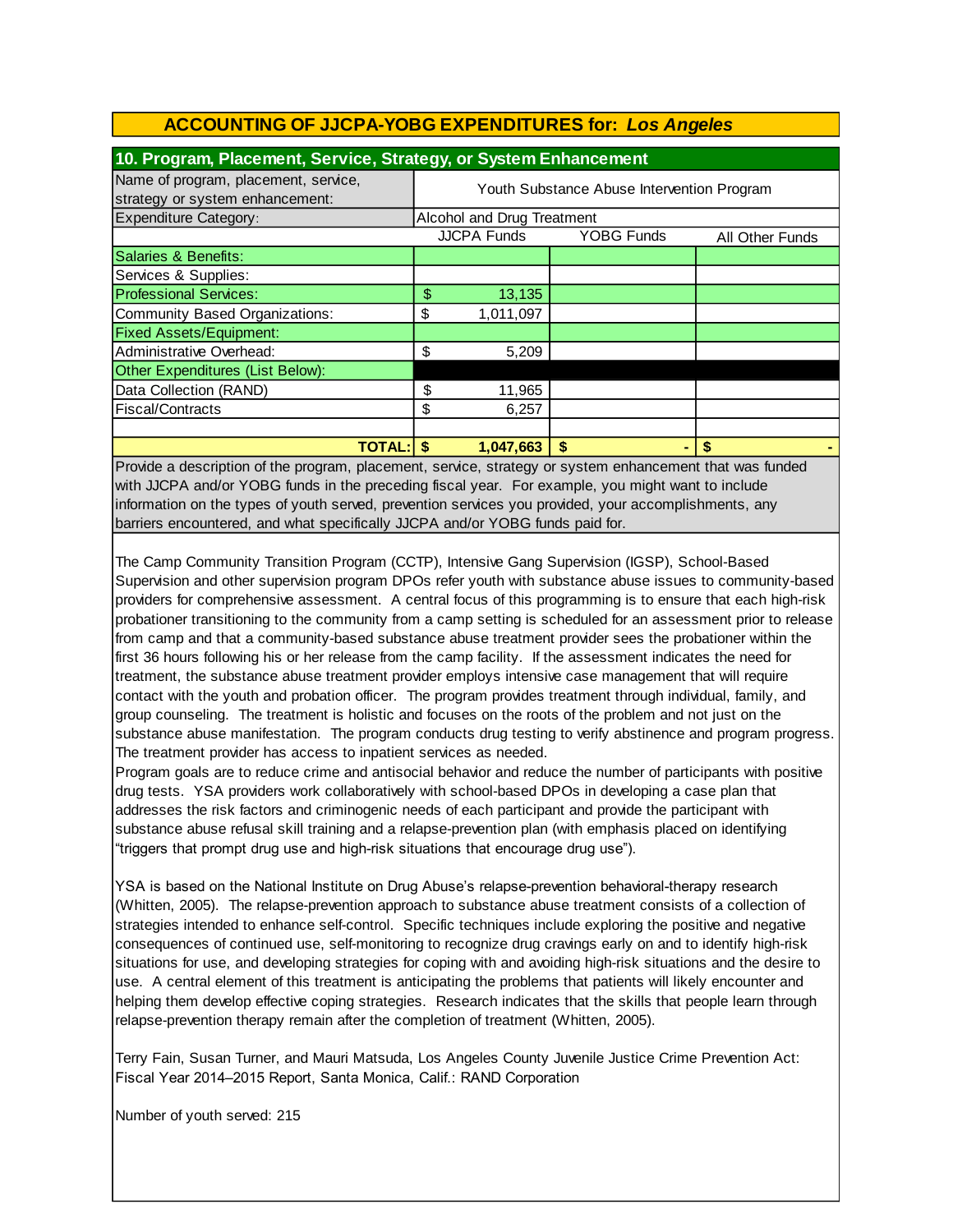| 11. Program, Placement, Service, Strategy, or System Enhancement        |    |                                  |                                       |                 |  |
|-------------------------------------------------------------------------|----|----------------------------------|---------------------------------------|-----------------|--|
| Name of program, placement, service,<br>strategy or system enhancement: |    | Gender Specific Services Program |                                       |                 |  |
| <b>Expenditure Category:</b>                                            |    |                                  | Gender Specific Programming for Girls |                 |  |
|                                                                         |    | <b>JJCPA Funds</b>               | <b>YOBG Funds</b>                     | All Other Funds |  |
| Salaries & Benefits:                                                    |    |                                  |                                       |                 |  |
| Services & Supplies:                                                    |    |                                  |                                       |                 |  |
| <b>Professional Services:</b>                                           | \$ | 17,859                           |                                       |                 |  |
| Community Based Organizations:                                          | \$ | 677,400                          |                                       |                 |  |
| <b>Fixed Assets/Equipment:</b>                                          |    |                                  |                                       |                 |  |
| Administrative Overhead:                                                | \$ | 7,083                            |                                       |                 |  |
| Other Expenditures (List Below):                                        |    |                                  |                                       |                 |  |
| Data Collection (RAND)                                                  | \$ | 16,269                           |                                       |                 |  |
| Fiscal/Contracts                                                        | \$ | 8,508                            |                                       |                 |  |
|                                                                         |    |                                  |                                       |                 |  |
| TOTAL: I                                                                |    | 727,119                          | S                                     |                 |  |

Provide a description of the program, placement, service, strategy or system enhancement that was funded with JJCPA and/or YOBG funds in the preceding fiscal year. For example, you might want to include information on the types of youth served, prevention services you provided, your accomplishments, any barriers encountered, and what specifically JJCPA and/or YOBG funds paid for.

The Probation Department's gender-specific services are consistent with the Office of Juvenile Justice and Delinquency Prevention's (OJJDP's) gender-specific programming and principles of prevention, early intervention, and aftercare services (Greene, Peters, and Associates and Northwest Regional Educational Laboratory, 1998): Prevention services aim to eliminate or minimize behaviors or environmental factors that increase girls' risk of delinquency (Center for Substance Abuse Prevention, 1993). Primary prevention focuses on helping girls to develop the knowledge, skills, and experiences that will promote health and resiliency. All girls can potentially benefit from primary prevention.

Early-intervention services provide early detection and treatment to reduce problems caused by risky behaviors and prevent further development of problems (Center for Substance Abuse Prevention, 1993; Mulvey and Brodsky, 1990). Examples of interventions for girls in the juvenile justice system include educational and vocational training, family-based interventions, and diversion to community-based programs (Mulvey and Brodsky, 1990).

The program aims to adhere to essential elements of effective gender-specific programming for adolescent girls. These benchmarks include the following: space that is physically and emotionally safe and removed from the demands for attention of adolescent males; time for girls to talk and to conduct emotionally safe, comforting, challenging, nurturing conversations within ongoing relationships; opportunities for girls to develop relationships of trust and interdependence with other women already present in their lives (such as friends, relatives, neighbors, and church members); programs that tap girls' cultural strengths rather than focusing primarily on the individual girl (e.g., building on Afrocentric perspectives of history and community relationships); mentors who share experiences that resonate with the realities of girls' lives and who exemplify survival and growth; education about women's health, including female development, pregnancy, contraception, and diseases and prevention, along with opportunities for girls to define healthy sexuality on their own terms (rather than as victims) (Greene, Peters, and Associates and Northwest Regional Educational Laboratory, 1998)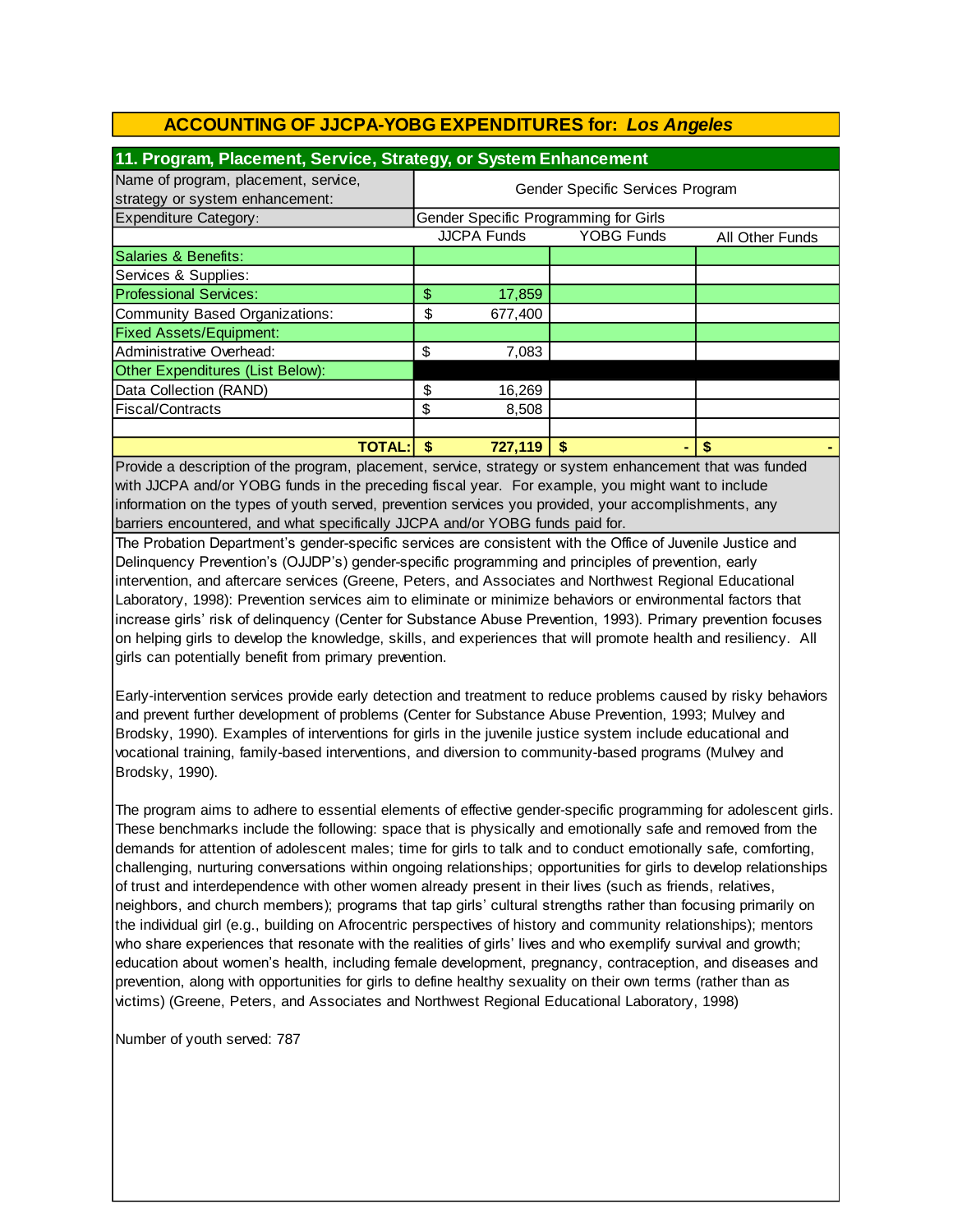| 12. Program, Placement, Service, Strategy, or System Enhancement        |    |                                               |                   |                 |  |  |
|-------------------------------------------------------------------------|----|-----------------------------------------------|-------------------|-----------------|--|--|
| Name of program, placement, service,<br>strategy or system enhancement: |    | After-School Enrichment & Supervision Program |                   |                 |  |  |
| <b>Expenditure Category:</b>                                            |    | <b>After School Services</b>                  |                   |                 |  |  |
|                                                                         |    | <b>JJCPA Funds</b>                            | <b>YOBG Funds</b> | All Other Funds |  |  |
| Salaries & Benefits:                                                    | \$ | 677,125                                       |                   |                 |  |  |
| Services & Supplies:                                                    | \$ | 1,109,328                                     |                   |                 |  |  |
| <b>Professional Services:</b>                                           | \$ | 23,232                                        |                   |                 |  |  |
| Community Based Organizations:                                          |    |                                               |                   |                 |  |  |
| <b>Fixed Assets/Equipment:</b>                                          |    |                                               |                   |                 |  |  |
| Administrative Overhead:                                                | \$ | 9,214                                         |                   |                 |  |  |
| Other Expenditures (List Below):                                        |    |                                               |                   |                 |  |  |
| Data Collection (RAND)                                                  | \$ | 21,163                                        |                   |                 |  |  |
| Fiscal/Contracts                                                        | \$ | 11,068                                        |                   |                 |  |  |
|                                                                         |    |                                               |                   |                 |  |  |
| <b>TOTAL: S</b>                                                         |    | 1,851,130                                     | \$                |                 |  |  |

Provide a description of the program, placement, service, strategy or system enhancement that was funded with JJCPA and/or YOBG funds in the preceding fiscal year. For example, you might want to include information on the types of youth served, prevention services you provided, your accomplishments, any barriers encountered, and what specifically JJCPA and/or YOBG funds paid for.

County of Los Angeles Department of Parks and Recreation and City of Los Angeles Department of Recreation and Parks agencies, the Los Angeles Unified School District (LAUSD), the Los Angeles County Office of Education, other school districts (SDs), community-based service providers, and the Probation Department collaborate to provide after-school enrichment programs and supervision for youths on formal probation, as well as at-risk youths. These after-school enrichment programs take place at county and city parks, schools, and CBOs. The program offers these services at a time of the day when youths, especially probationers, are most likely to be without adult supervision, and the services aim to reduce probationers' risk of reoffending. The program goals are to provide early-intervention services for at-risk youths and to provide monitoring, especially between the hours of 3:00 p.m. and 6:00 p.m. County of Los Angeles Department of Parks and Recreation and City of Los Angeles Department of Recreation and Parks agencies collaborate with Probation Department DPOs in providing supervision and individualized treatment services for at-risk and probationer youths. The program strives to reduce juvenile crime by: monitoring peer associations of probationers; providing homework assistance for participant youths; involving participant youths in prosocial activities.

The Parks program is largely a manifestation of the Communities That Care model (Developmental Research and Programs, 1993; Brooke-Weiss et al., 2008), which combines research findings that J. Hawkins and Catalano (1992) articulates about risk and protective factors related to the development of delinquency. Research has repeatedly identified risk factors associated with adolescent problem behaviors, such as failure to complete high school, teen pregnancy and parenting, and association with delinquent peers (Tolan and Guerra, 1994; Reiss, Miczek, and Roth, 1993; J. Hawkins, Catalano, and Miller, 1992; Dryfoos, 1990). Ostensibly, the more risk factors to which a child is exposed, the greater the chance of the child's developing delinquent behavior and the greater the likelihood that this antisocial behavior will become serious. However, reducing risk factors and enhancing protective factors, such as positive social orientation, prosocial bonding, and clear and positive standards of behavior, can delay or prevent delinquency (OJJDP, 1995). Communities can improve youths' chances of leading healthy, productive, crime-free lives by reducing economic and social deprivation and mitigating individual risk factors (e.g. poor family functioning, academic failure) while promoting their abilities to (1) bond with prosocial peers, family members, and mentors; (2) be productive in school, sports, and work; and (3) successfully navigate the various rules and socially accepted routines required in a variety of settings (J. Hawkins and Catalano, 1992; Connell, Aber, and Walker, 1995). Terry Fain, Susan Turner, and Mauri Matsuda, Los Angeles County Juvenile Justice Crime Prevention Act: Fiscal Year 2014–2015 Report, Santa Monica, Calif.: RAND Corporation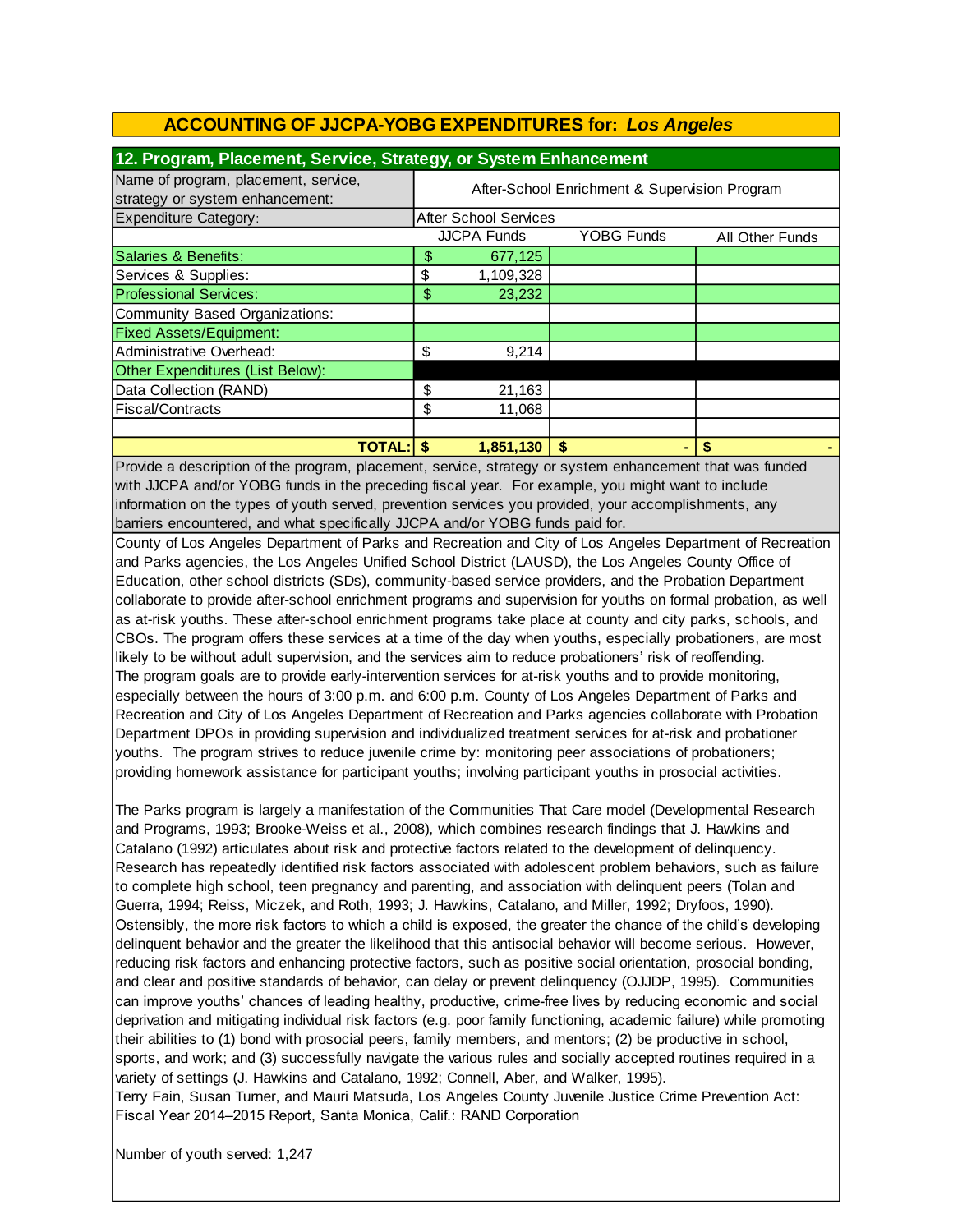| 13. Program, Placement, Service, Strategy, or System Enhancement        |                                                            |           |    |   |  |  |
|-------------------------------------------------------------------------|------------------------------------------------------------|-----------|----|---|--|--|
| Name of program, placement, service,<br>strategy or system enhancement: | Housing Based Day Supervision Program                      |           |    |   |  |  |
| <b>Expenditure Category:</b>                                            | <b>Staff Salaries/Benefits</b>                             |           |    |   |  |  |
|                                                                         | <b>JJCPA Funds</b><br><b>YOBG Funds</b><br>All Other Funds |           |    |   |  |  |
| Salaries & Benefits:                                                    |                                                            |           |    |   |  |  |
| Services & Supplies:                                                    | \$                                                         | 1,072,304 |    |   |  |  |
| <b>Professional Services:</b>                                           | \$                                                         | 15,067    |    |   |  |  |
| Community Based Organizations:                                          |                                                            |           |    |   |  |  |
| <b>Fixed Assets/Equipment:</b>                                          |                                                            |           |    |   |  |  |
| Administrative Overhead:                                                | \$                                                         | 5,976     |    |   |  |  |
| Other Expenditures (List Below):                                        |                                                            |           |    |   |  |  |
| Data Collection (RAND)                                                  | \$                                                         | 13,727    |    |   |  |  |
| Fiscal/Contracts                                                        | \$                                                         | 7,179     |    |   |  |  |
|                                                                         |                                                            |           |    |   |  |  |
| <b>TOTAL:IS</b>                                                         |                                                            | 1,114,253 | \$ | S |  |  |

Provide a description of the program, placement, service, strategy or system enhancement that was funded with JJCPA and/or YOBG funds in the preceding fiscal year. For example, you might want to include information on the types of youth served, prevention services you provided, your accomplishments, any barriers encountered, and what specifically JJCPA and/or YOBG funds paid for.

The Housing-Based (HB) program provides day, evening, and weekend supervision and services for probationers, at-risk youths, and their families who live in specific housing developments within the county. County and city housing authorities partner with CBOs, schools, the Probation Department, and other county agencies to provide a menu of services specific to the probationers living in public housing developments. Additionally, this program assists the families of probationers in gaining access to resources and services that will help them become self-sufficient, thereby reducing risk factors associated with juvenile delinquency. The program goals are to:provide early-intervention services for at-risk youths; provide daily monitoring of probationers; provide enhanced family services to probationers and at-risk youths; increase school attendance and performance; reduce crime rates in the housing units.

The HB program places DPOs at selected public housing developments to provide day services and supervision for probationers and at-risk youths and their families. HB DPOs employ strength-based case-management interventions based on the MST and FFT models. The HB program and case-management interventions are designed to empower parents with the skills, resources, and support needed to effectively parent their children. Additionally, school and peer-level interventions are aimed at increasing school competencies and performance, decreasing the youth's involvement with delinquent drug-using peers, and increasing association with prosocial peers.A886

The Housing-Based (HB) Supervision program is based on what-works and resiliency research (Latessa, Cullen, and Gendreau, 2002; J. Hawkins and Catalano, 1992; Latessa and Lowenkamp, 2006) and treatment principles of MST and FFT (Henggeler and Schoenwald, 1998; Alexander and Parsons, 1982). The What-Works research posits that effective programs (1) assess offender needs and risk; (2) employ treatment models that target such factors as family dysfunction, social skills, criminal thinking, and problem solving; (3) employ credentialed staff; (4) employ treatment decisions that are based on research; and (5) have program staff who understand the principles of effective interventions (Latessa, Cullen, and Gendreau, 2002).

Terry Fain, Susan Turner, and Mauri Matsuda, Los Angeles County Juvenile Justice Crime Prevention Act: Fiscal Year 2014–2015 Report, Santa Monica, Calif.: RAND Corporation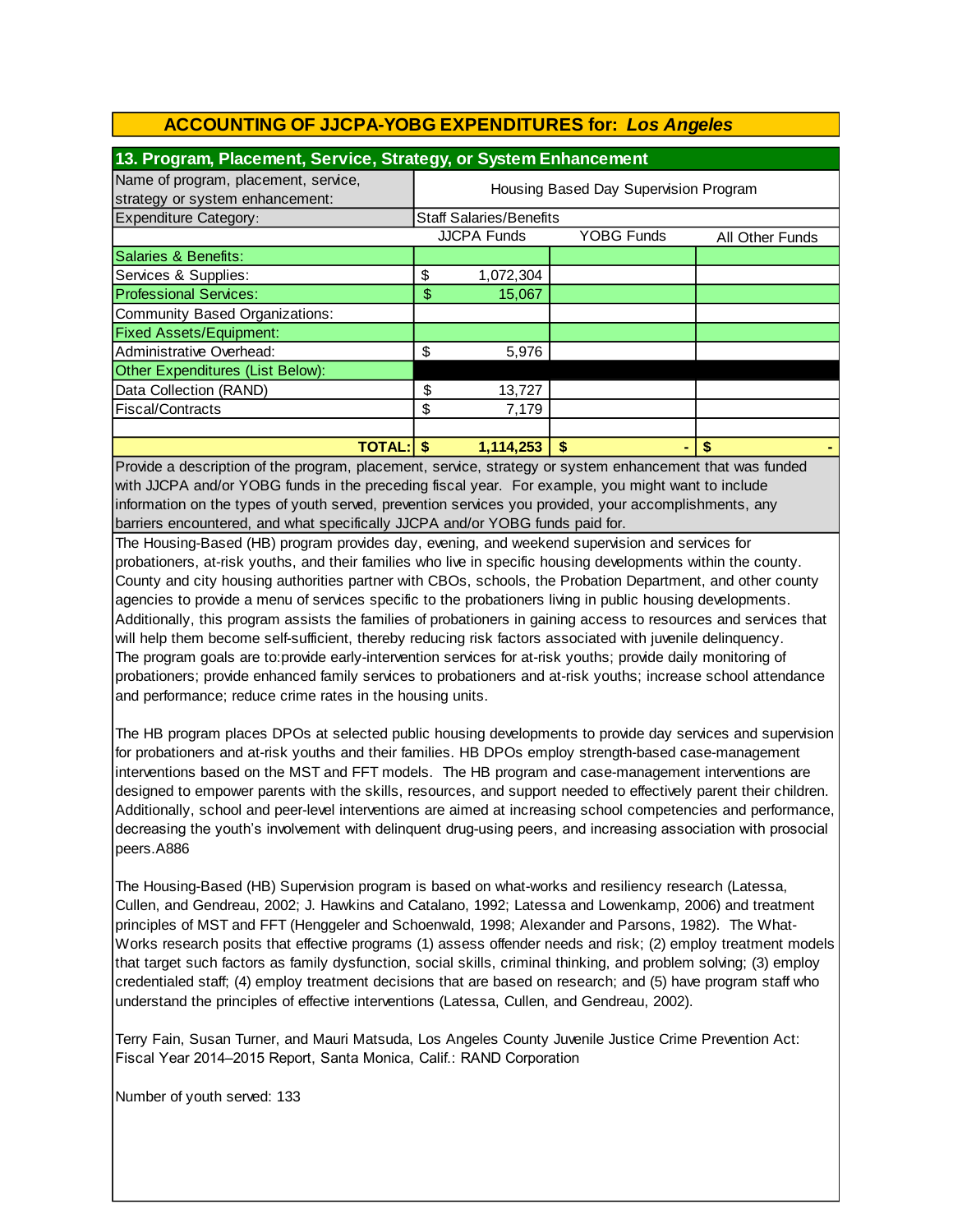| 14. Program, Placement, Service, Strategy, or System Enhancement        |                                                            |                       |    |  |  |  |
|-------------------------------------------------------------------------|------------------------------------------------------------|-----------------------|----|--|--|--|
| Name of program, placement, service,<br>strategy or system enhancement: | High Risk/High Needs Program                               |                       |    |  |  |  |
| <b>Expenditure Category:</b>                                            |                                                            | After School Services |    |  |  |  |
|                                                                         | <b>JJCPA Funds</b><br><b>YOBG Funds</b><br>All Other Funds |                       |    |  |  |  |
| Salaries & Benefits:                                                    | \$                                                         | 392,960               |    |  |  |  |
| Services & Supplies:                                                    | \$                                                         | 489,460               |    |  |  |  |
| <b>Professional Services:</b>                                           | \$                                                         | 72,340                |    |  |  |  |
| Community Based Organizations:                                          | \$                                                         | 2,546,381             |    |  |  |  |
| <b>Fixed Assets/Equipment:</b>                                          |                                                            |                       |    |  |  |  |
| Administrative Overhead:                                                | \$                                                         | 28,691                |    |  |  |  |
| Other Expenditures (List Below):                                        |                                                            |                       |    |  |  |  |
| Data Collection (RAND)                                                  | \$                                                         | 65,898                |    |  |  |  |
| Fiscal/Contracts                                                        | \$                                                         | 34,464                |    |  |  |  |
|                                                                         |                                                            |                       |    |  |  |  |
| <b>TOTAL: S</b>                                                         |                                                            | 3,630,194             | \$ |  |  |  |

Provide a description of the program, placement, service, strategy or system enhancement that was funded with JJCPA and/or YOBG funds in the preceding fiscal year. For example, you might want to include information on the types of youth served, prevention services you provided, your accomplishments, any barriers encountered, and what specifically JJCPA and/or YOBG funds paid for.

The HRHN program targets probationers transitioning from camp to the community, as well as those on other supervision cases who are assessed as high risk. M any of these youths are gang involved, drug and alcohol users, and low academic performers and have multiple risk factors across multiple domains. Offenders with these types of risk profiles are known to pose a high risk for committing new crimes on reentry to the community. The HRHN program employs three service components: home-based services for male participants, home-based services for female participants, and employment services for both male and female participants. The program goals are to: improve school performance; strengthen the family; strengthen parental skills; link participants to job training and job placement.

The HRHN program uses a specific, structured, and multimodal intervention approach (behavioral skill training across domains—family, peer, school, and neighborhood) and incorporates the phase model of Functional Family Therapy (FFT). Additionally, such programs as MST and Home-based services place a strong emphasis on skill training for parents, monitoring peer associations, skill-building activities, and positive role modeling by adults in the probationer's social environment.

The HRHN program employs a Social Learning Curriculum (SLC) in its home-based service components. It targets services not at the participant alone but at the entire family and other parts of the participant's environment. It focuses on school attendance and performance, parenting skills, and family functioning. The SLC is designed as a set of program enhancements to supplement services for HRHN participants. The SLC provides a standardized approach to service delivery and is designed to positively affect participants' thinking patterns, cognition, and social skills; reduce violent behavior; and improve youth/parent engagement (Underwood, 2005).

Terry Fain, Susan Turner, and Mauri Matsuda, Los Angeles County Juvenile Justice Crime Prevention Act: Fiscal Year 2014–2015 Report, Santa Monica, Calif.: RAND Corporation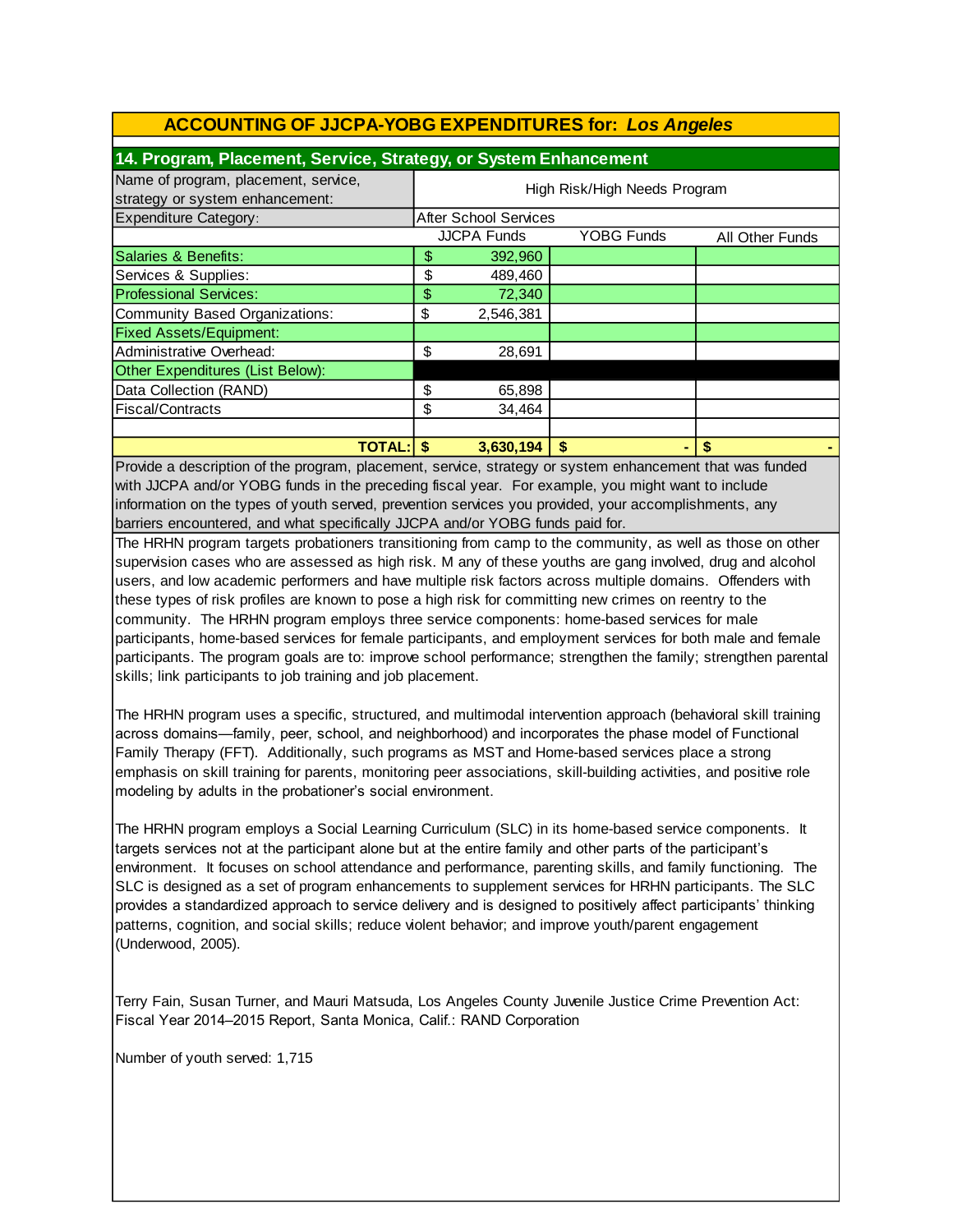| 15. Program, Placement, Service, Strategy, or System Enhancement        |                            |                    |                   |  |                        |
|-------------------------------------------------------------------------|----------------------------|--------------------|-------------------|--|------------------------|
| Name of program, placement, service,<br>strategy or system enhancement: | Inside Out Writing Program |                    |                   |  |                        |
| Expenditure Category:                                                   | Juvenile Hall              |                    |                   |  |                        |
|                                                                         |                            | <b>JJCPA Funds</b> | <b>YOBG Funds</b> |  | <b>All Other Funds</b> |
| Salaries & Benefits:                                                    |                            |                    |                   |  |                        |
| Services & Supplies:                                                    |                            |                    |                   |  |                        |
| <b>Professional Services:</b>                                           | \$                         | 2,740              |                   |  |                        |
| Community Based Organizations:                                          | \$                         | 208,172            |                   |  |                        |
| <b>Fixed Assets/Equipment:</b>                                          |                            |                    |                   |  |                        |
| Administrative Overhead:                                                | \$                         | 1,087              |                   |  |                        |
| Other Expenditures (List Below):                                        |                            |                    |                   |  |                        |
| Data Collection (RAND)                                                  | \$                         | 2,496              |                   |  |                        |
| <b>Fiscal/Contracts</b>                                                 | \$                         | 1,306              |                   |  |                        |
|                                                                         |                            |                    |                   |  |                        |
| TOTAL:                                                                  |                            | 215,801            | \$                |  | S                      |

with JJCPA and/or YOBG funds in the preceding fiscal year. For example, you might want to include information on the types of youth served, prevention services you provided, your accomplishments, any barriers encountered, and what specifically JJCPA and/or YOBG funds paid for. Provide a description of the program, placement, service, strategy or system enhancement that was funded

The Writing Program (currently IOW) aims to reduce crime by teaching interpersonal skills in juvenile hall through a biweekly writing class for youths subject to long-term detention in juvenile hall. The program teaches creative writing to incarcerated participants to discourage youth violence, building in its place a spirit of honest introspection, respect for others (values), and alternative ways of learning (skill-building activities). The program distributes participants' writings to parents, school libraries, government officials, and the general public. The program uses writing to develop interpersonal and communication skills for youths who volunteer to participate in the program. The participants meet weekly, in sessions that professional writers lead, to write and critique their written work with others in the group. The program guides participants both in their writing and in their discussion of their written work, providing experience in building a supportive community. The professional writers work closely with the participating youths and provide activities consistent with resiliency research. The program activities involve: clear and consistent standards for prosocial behavior; opportunities to accept responsibility and accountability for their actions; healthy beliefs: open dialogues in which participants learn healthy values and express those learned values in writing and public speaking; prosocial bonding with adults outside the participant's family; positive adult role models who validate participants' capabilities and talents; opportunity for meaningful involvement in positive activities: shared personal insights that benefit all participants; skill-building activities; interpersonal skills learned through written and oral communication recognition; distribution of participants' writing to parents, schools, libraries, government officials, and the general public.

Many juvenile detainees have reading and writing levels significantly lower than their grade levels and can be considered functionally illiterate. A study that OJJDP funded and that several sites replicated demonstrated that improving literacy also improved attitudes in detained juveniles. The authors also note that experiencing academic failure can reinforce a youth's feelings of inadequacy (Hodges, Giuliotti, and Porpotage, 1994). Although there is no evidence base to demonstrate that literacy training causes reduced criminal behavior, higher literacy rates are correlated with less criminal behavior. Resiliency research has shown decreased crime and antisocial behaviors in programs that, like IOW, are based on the six points listed above (Morley et al., 2000).

Terry Fain, Susan Turner, and Mauri Matsuda, Los Angeles County Juvenile Justice Crime Prevention Act: Fiscal Year 2014–2015 Report, Santa Monica, Calif.: RAND Corporation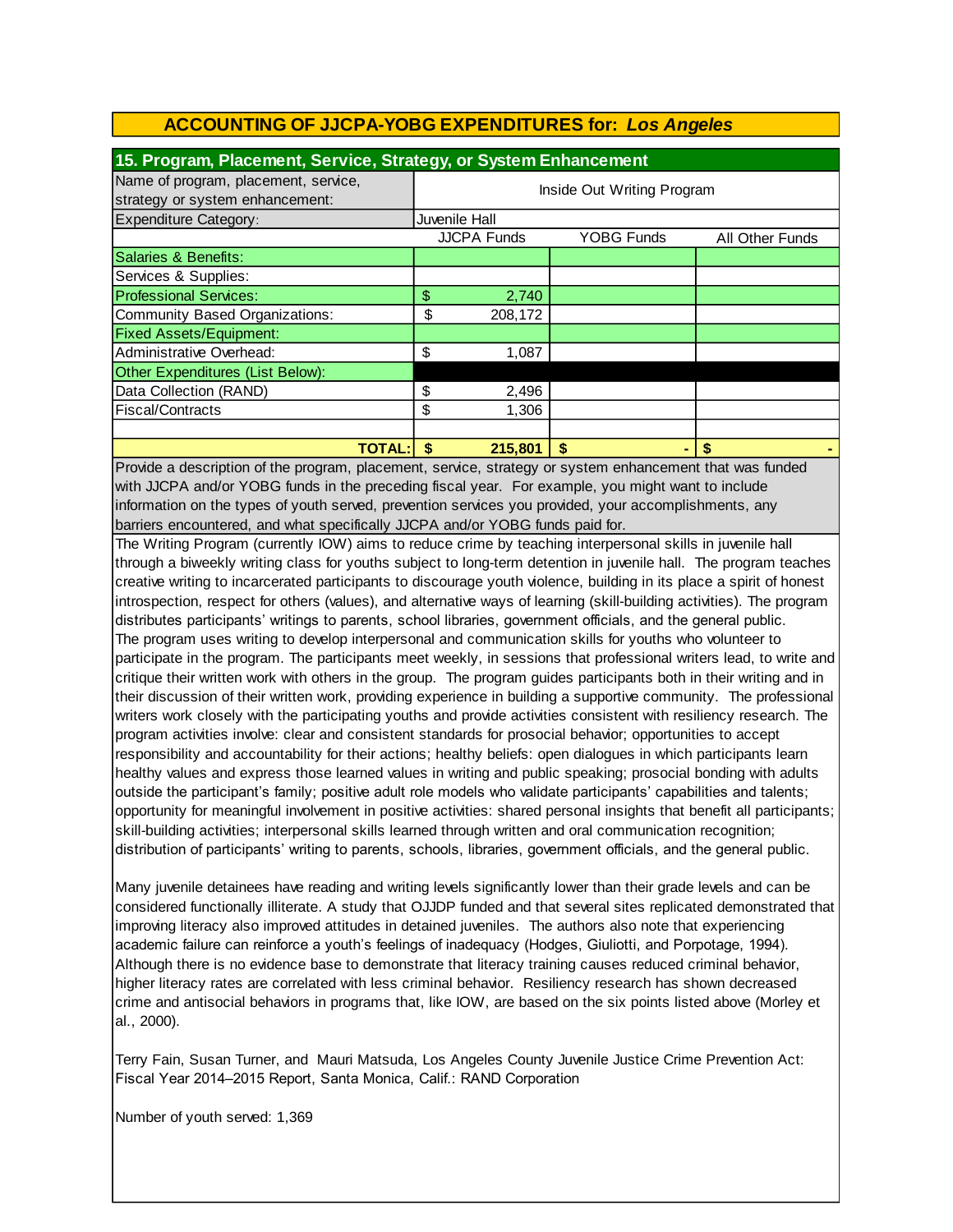| 16. Program, Placement, Service, Strategy, or System Enhancement        |                                          |         |    |                 |  |
|-------------------------------------------------------------------------|------------------------------------------|---------|----|-----------------|--|
| Name of program, placement, service,<br>strategy or system enhancement: | Early Intervention and Diversion Program |         |    |                 |  |
| <b>Expenditure Category:</b>                                            | Day or Evening Treatment Program         |         |    |                 |  |
|                                                                         | <b>JJCPA Funds</b><br><b>YOBG Funds</b>  |         |    | All Other Funds |  |
| Salaries & Benefits:                                                    | \$                                       | 448,391 |    |                 |  |
| Services & Supplies:                                                    |                                          |         |    |                 |  |
| <b>Professional Services:</b>                                           | \$                                       | 36,698  |    |                 |  |
| Community Based Organizations:                                          |                                          |         |    |                 |  |
| <b>Fixed Assets/Equipment:</b>                                          |                                          |         |    |                 |  |
| Administrative Overhead:                                                | \$                                       | 15,271  |    |                 |  |
| Other Expenditures (List Below):                                        |                                          |         |    |                 |  |
| Fiscal/Contracts                                                        | \$                                       | 17,483  |    |                 |  |
|                                                                         |                                          |         |    |                 |  |
|                                                                         |                                          |         |    |                 |  |
| <b>TOTAL:</b>                                                           | \$                                       | 517,843 | \$ |                 |  |

with JJCPA and/or YOBG funds in the preceding fiscal year. For example, you might want to include information on the types of youth served, prevention services you provided, your accomplishments, any barriers encountered, and what specifically JJCPA and/or YOBG funds paid for. Provide a description of the program, placement, service, strategy or system enhancement that was funded

The Early Intervention and Diversion Program is designed to provide at-risk youth and their families with the coordinated supportive services necessary to decrease the likelihood of ongoing delinquency and increase the potential for keeping these youth and families outside of the delinquency system. The New Direction program will provide services to youth and their families investigated by the Los Angeles County Probation Department (Probation) for offenses that do not meet the criteria for a mandatory referral to the Los Angeles County District Attorney's Office. The overall goal of this program is that in lieu of delinquency, these youth and families will receive health, mental health and other important services that will enhance the family unit and divert the youth from ever entering the juvenile justice system.

The theoretical frameworks for developing the early intervention and diversion program is predicated on the labeling theory and differential association theory. More recent practices include providing services in a different setting (community) to minimize the impact of potential dampening of positive effects of treatment and services in an institutional setting and to include direct therapeutic service based on risk, need and responsivity model. Development Services Group, Inc. 2017. "Diversion Programs." Literature review. Washington, D.C.: Office of Juvenile Justice and Delinquency Prevention.

For Fiscal Year (FY) 2016-17, the Early Intervention and Diversion Program provided services to youth in the San Gabriel Valley area and efforts to expand countywide are currently in progress.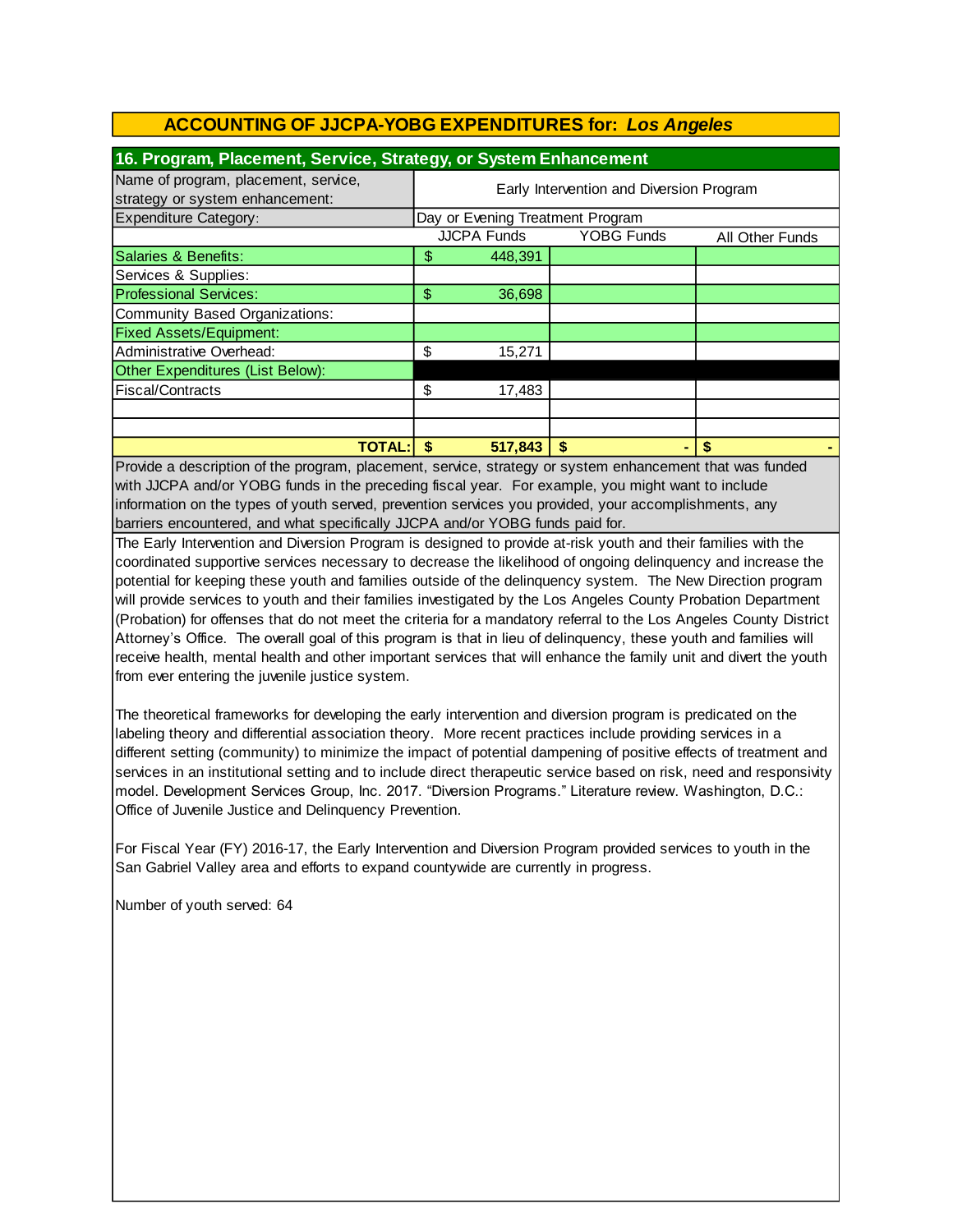| 17. Program, Placement, Service, Strategy, or System Enhancement        |                                               |                              |                   |                 |  |
|-------------------------------------------------------------------------|-----------------------------------------------|------------------------------|-------------------|-----------------|--|
| Name of program, placement, service,<br>strategy or system enhancement: | <b>Enhanced School and Community Services</b> |                              |                   |                 |  |
| <b>Expenditure Category:</b>                                            |                                               | <b>After School Services</b> |                   |                 |  |
|                                                                         |                                               | <b>JJCPA Funds</b>           | <b>YOBG Funds</b> | All Other Funds |  |
| Salaries & Benefits:                                                    |                                               |                              |                   |                 |  |
| Services & Supplies:                                                    |                                               |                              |                   |                 |  |
| <b>Professional Services:</b>                                           | \$                                            | 20,547                       |                   |                 |  |
| Community Based Organizations:                                          | \$                                            | 1,742,792                    |                   |                 |  |
| <b>Fixed Assets/Equipment:</b>                                          |                                               |                              |                   |                 |  |
| Administrative Overhead:                                                | \$                                            | 8,149                        |                   |                 |  |
| Other Expenditures (List Below):                                        |                                               |                              |                   |                 |  |
| Fiscal/Contracts                                                        | \$                                            | 9,789                        |                   |                 |  |
|                                                                         |                                               |                              |                   |                 |  |
|                                                                         |                                               |                              |                   |                 |  |
| <b>TOTAL: S</b>                                                         |                                               | 1,781,277                    | \$                |                 |  |

Provide a description of the program, placement, service, strategy or system enhancement that was funded with JJCPA and/or YOBG funds in the preceding fiscal year. For example, you might want to include information on the types of youth served, prevention services you provided, your accomplishments, any barriers encountered, and what specifically JJCPA and/or YOBG funds paid for.

The Enhanced School and Community Services funded programs were developed utilizing one-time growth funds to support multiple programs that target diversion, prevention and early intervention throughout the County as determined by the Juvenile Justice Coordinating Council. Five million dollars was distributed throughout the five supervisorial districts to target needs in the community.